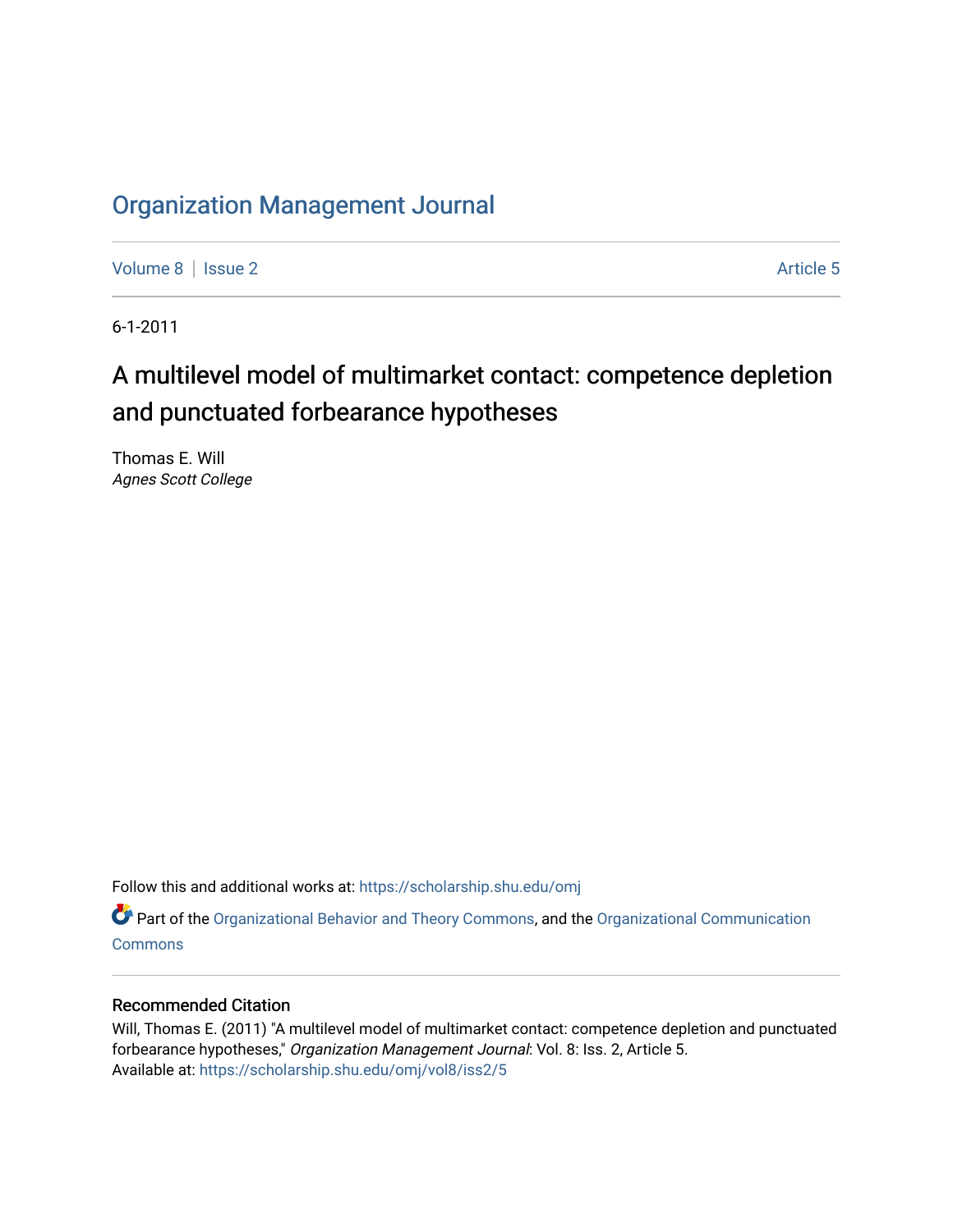Emerging Conceptual Scholarship

# A multilevel model of multimarket contact: competence depletion and punctuated forbearance hypotheses

Thomas E. Will

Agnes Scott College, Decatur, GA, USA

Correspondence:

Thomas E. Will, Agnes Scott College, 141 East College Ave, Decatur, GA 30030, USA. Tel: +(678) 205 9776

# Abstract

Multimarket contact (MMC) research establishes a positive relationship between MMC and firm-in-market level prices and margins, supporting the mutual forbearance hypothesis that firms confronting one another in multiple markets tacitly collude. This article proposes that the MMC dynamics generating short-term firm-in-market level advantages paradoxically undermine firm-level performance over the long term. Examining recursive relationships traversing levels of analysis, I integrate a distinctive competencies perspective with the prevailing positional advantage perspective on MMC. At the firm level, I contend that MMC undermines competence development. At the population level, I propose that MMC attenuates the concentration stability upon which forbearance rests, such that flurries of intense rivalry punctuate extended periods of mutual forbearance. For firms exposed to the competence depleting influences of MMC, punctuated forbearance threatens performance. The competence depletion and punctuated forbearance hypotheses here advanced promise to sensitize future research efforts to MMC's adverse strategic implications.

Organization Management Journal (2011) 8, 88–104. doi:10.1057/omj.2011.13

Keywords: strategic management; competitive dynamics; multimarket contact (MMC)



Organization Management Journal

# Introduction

Firms are in multimarket contact (MMC) when they confront one another simultaneously in multiple geographic or product markets. Edwards (1955) provided theoretical insight into the dynamics and consequences of MMC over half a century ago with his mutual forbearance hypothesis. Firms with numerous multimarket rivals, argued Edwards, recognize that a competitive action taken in one market might invite punitive counter-attacks not only in that market, but in other markets as well. A firm considering a price decrease in one of its products must weigh the potential for price war contagion across numerous product lines. The prospect of escalating rivalry encourages firms with high levels of MMC to treat one another with competitive restraint. Edwards termed this inter-firm competitive restraint "mutual forbearance." Empirical work in MMC lends strong support to the mutual forbearance hypothesis. Studies suggest that MMC dampens inter-firm rivalry in a wide range of contexts, including the banking (Heggestad and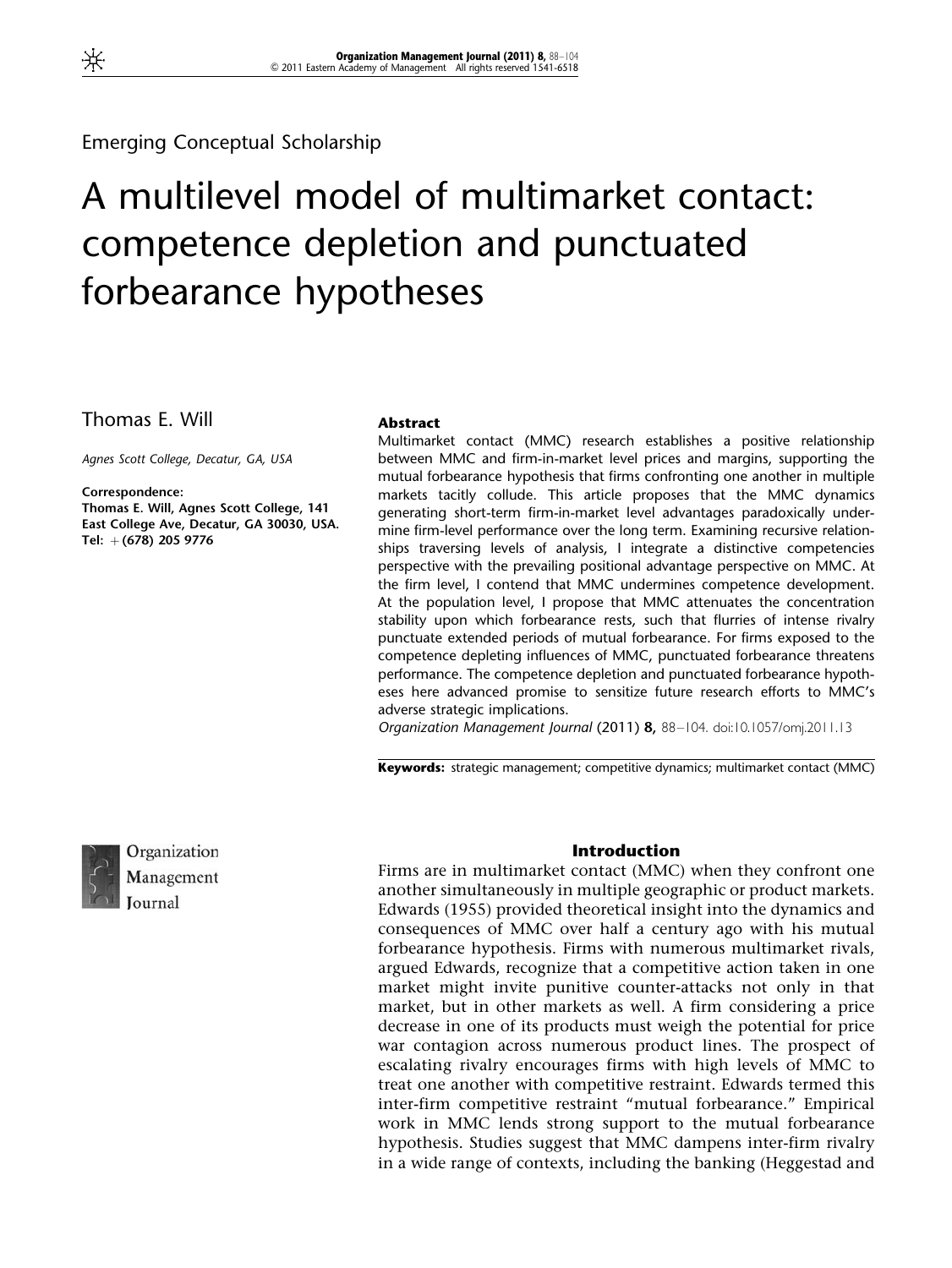Rhoades, 1978; Barnett et al., 1994; Fuentelsaz and Gomez, 2006; Coccorese and Pellecchia, 2009), savings and loan (Haveman and Nonnemaker, 2000), software (Young et al., 2000), personal computer (Kang et al., 2010), cement (Jans and Rosenbaum, 1997; Ghemawat and Thomas, 2008), hotel (Fernandez and Marin, 1998), hospital (Boeker et al., 1997), insurance (Greve, 2008), cellular telephone (Parker and Roller, 1997; Busse, 2000) and newspaper (Fu, 2003) industries. No line of business, however, has been the focus of more MMC research than the airline industry, where researchers identify forbearance effects in the form of higher prices (Evans and Kessides, 1994), increased revenue per passenger seat mile (Gimeno and Woo, 1996; Gimeno, 1999), wider price-cost margins (Singal, 1996; Gimeno and Woo, 1999), and lower entry and exit rates (Baum and Korn, 1996, 1999).

The preponderance of the MMC literature highlights tactically desirable forbearance effects – like higher prices and margins – accruing to markets occupied by rivals that meet each other in numerous other markets. However, a recent study uncovers forbearance effects that hint at a more complicated picture of MMC's strategic implications. In a 2009 Academy of Management Journal piece, Jeffrey Prince and Daniel Simon find a negative relationship between MMC and service quality in the form of airline on-time performance. This finding begs a very fundamental – yet currently unaddressed – question: how does MMC affect long-term firm performance? If MMC affects behaviors along nonprice competitive dimensions such as service quality, it may not be warranted simply to assume that collusion in short-term pricing in particular markets necessarily translates into stronger long-term, firm-level performance.

To clarify why not, let us consider a hypothetical example involving two firms operating in contexts with different degrees of MMC. Firm A operates in geographic market X against competitors that it does not meet in multiple other geographic markets. Firm B operates in geographic market Y against competitors that it does confront in multiple other geographic markets. All other things being equal, Firm B operates in a context that is more favorable to short-term financial performance. Whereas competition compels Firm A to keep prices low and product/service quality high, mutual forbearance enables Firm B to charge higher prices and, in line with the recent Prince and Simon (2009) findings, cut costs related to the delivery

of product/service quality. In the short term, therefore, we can expect Firm B to enjoy greater profitability than firm A. Over an extended time period, however, the context in which Firm B operates may undermine that firm's competitiveness relative to Firm A. Subjected to less competitive pressure to deliver high-quality products and services, Firm B will gradually lose the ability to deliver quality, relative to Firm A. Confronted by highly competitive rivals, Firm A experiences greater pressure than Firm B to search for and to learn new and better ways of satisfying customers. Additionally, because Firm A is not constrained by the interconnectedness and interdependencies that develop between Firm B and its multimarket rivals, Firm A is more likely than Firm B to innovate new and unique competencies, products, and services. The atrophying of Firm B's search, learning, and innovation capabilities will not undermine the firm's financial performance as long as it confronts only mutually forbearing multimarket rivals. The munificent conditions created by tacit collusion in market Y are likely to invite new entrants eventually, however, either in the form of newly founded firms or in the form of existing firms entering from different markets. Should a new entrant or entrants indeed venture into market Y, bringing customer-satisfying capabilities and competitive intent sharper than those honed by existing multimarket rivals, Firm B's atrophied competencies will be exposed. In terms of financial performance, Firm B will fare poorly in its newly competitive environment relative to Firm A, which has been steadily exposed to and hardened against competition in market X.

The purpose of this article is to explore in depth the dynamics sketched out in this hypothetical example. Relationships are examined between MMC and performance at levels of analysis above (e.g., at the population level) and below (e.g., at the firm level) the inter-firm level focused on by existing work. At the firm level, I propose that MMC undermines competence development in two ways. First, MMC affects firm learning processes by dampening inter-firm rivalry. Firms are less likely to perceive problems, to search for solutions, or to learn by doing where inter-firm rivalry is of relatively low intensity. Second, MMC affects firm learning processes by heightening interfirm connectedness. MMC has a homogenizing influence on constituent firms' structures, strategies, routines, values, frames of reference, norms, and expectations. Mimicry, myopia, and insularity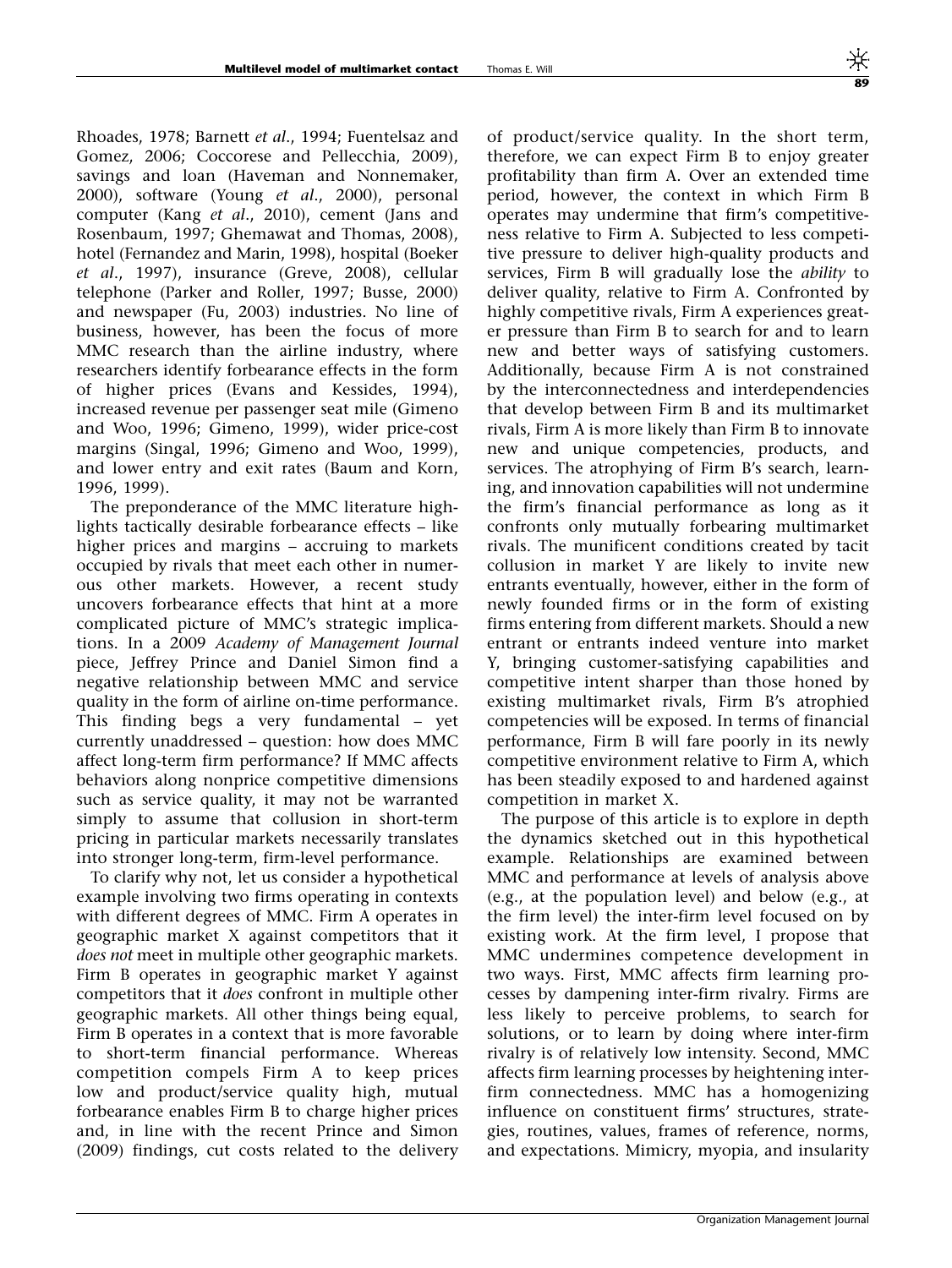develop within tight MMC cohorts, curtailing attention to external innovative trends and decreasing the likelihood that cohort members will forge unique organizational competencies.

At the population level, I contend that the inherently and uniquely tenuous nature of MMC collusion exposes firm-level competence depletion in the long run. Membership in MMC cohorts, I explain, is much less stable than is membership in single-market oligopolies. Because mutual forbearance is contingent upon the existence of stable market concentration levels, the entrance of new rivals into MMC cohorts entails variance in levels of collusion. I argue that in populations of multimarket competitors, flurries of new entry and intense rivalry might be expected to emerge in – or punctuate – extended periods of mutual forbearance. Firms sound in competence maintenance and development might deftly weather these patterns of punctuated forbearance. For firms exposed at length to the competence depleting influences of MMC, however, punctuated forbearance poses an acute threat to firm performance. In other words, firm performance suffers when the firm-level consequences of MMC (e.g., competence depletion) converge with the population-level consequences of MMC (e.g., punctuated forbearance). Figure 1 illustrates how MMC relates to firm performance across time and levels of analysis.

I begin by tracing MMC theory's focus on shortterm, market-specific benefits to its roots in oligopoly theory. As accurate as the prevailing perspective may be in its particulars, its narrow scope threatens to obscure MMC's comprehensive impact. A fuller appreciation of the phenomenon's strategic importance calls for a dynamic, multilevel model of MMC. To this end, I broaden the scope of investigation along each of three dimensions: time, causality, and level of analysis. The bulk of this article explores linkages between short- and long-term consequences, between constructs exogenous and endogenous to extant models, and between constructs occupying firm, firm-in-market, and population levels of analysis. In order to promote future research, I highlight the need for an empirically measurable construct reflecting firm-level MMC. Research capturing long-term firm performance effects depends upon a measurable antecedent construct reflecting the extent to which multimarket relationships pervade a firm's strategic posture. Finally, I conclude by discussing practical implications of the expanded theoretical model developed throughout the article.

#### The MMC literature

The MMC literature bears traces of the oligopoly research domain from which it emerged. Oligopoly research examines conditions promoting mutual recognition of competitive interdependence – and hence tacit collusion – among firms in a single market. The precondition to collusive outcomes most focused on by oligopoly research is concentration level, or the proportion of market share claimed by a market's largest firms. A high



Figure 1 Convergence of MMC's firm, inter-firm, and population-level effects.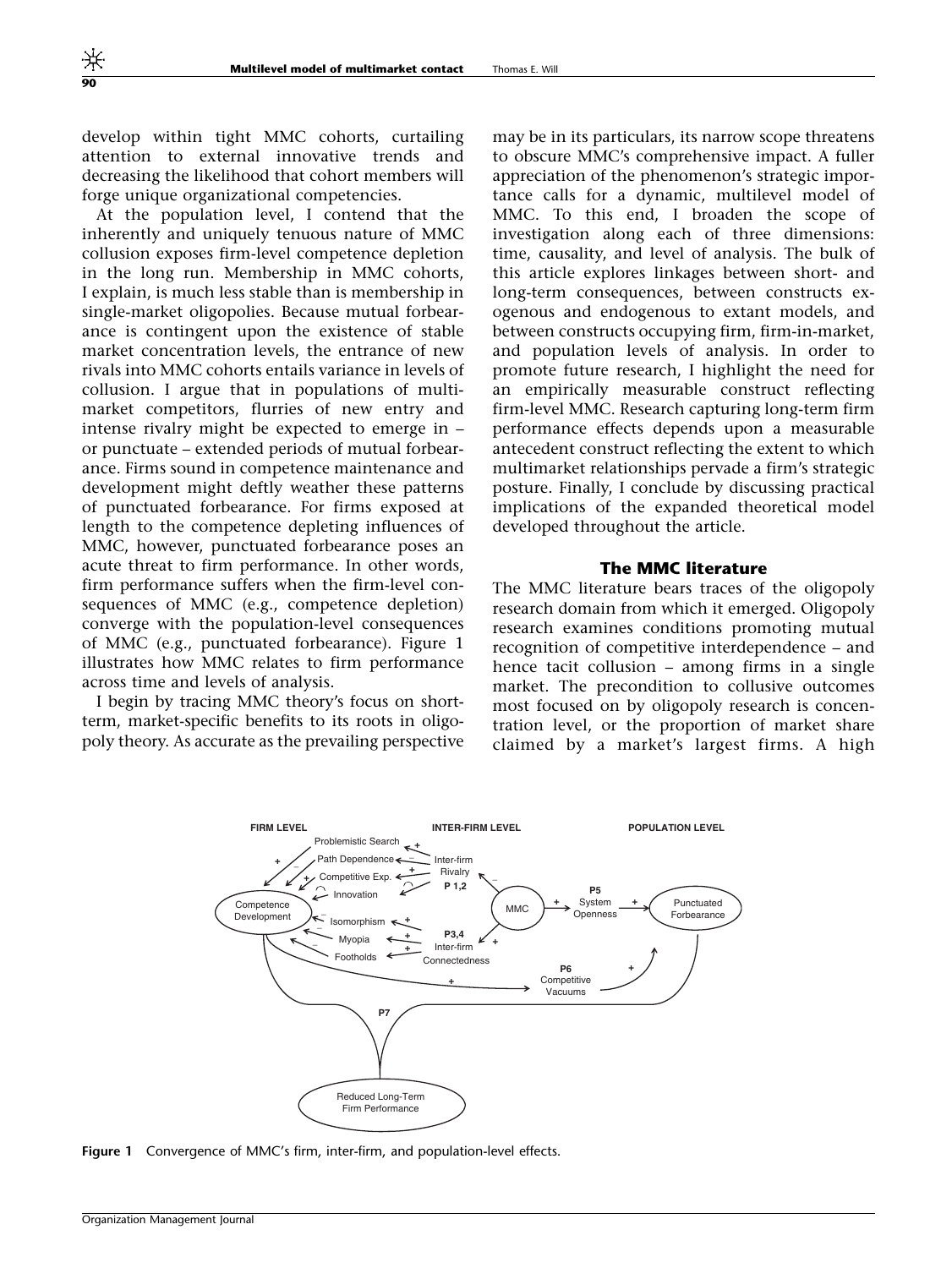concentration level facilitates mutual recognition of competitive interdependence (Adams, 1974), which in turn fosters tacit collusion and dampens rivalry. MMC theory and research emerged as scholars began to consider causes of collusion beyond single-market settings. From the start, the research question motivating this literature has been whether inter-firm relationships spanning multiple markets promote mutual recognition of extended interdependence (Areeda and Turner, 1979). The research model's prevailing outcome of interest – tacit collusion – is the raison d'etre of the antecedent construct lending the MMC literature its name. Rather than ask, "what firm, interfirm, and population level outcomes derive from multimarket contact?" scholars began by asking, and for the most part have continued to ask, the more limited question, "does multimarket contact facilitate tacit collusion?"

While narrow in scope, the latter question is theoretically grounded. Edwards (1955) specified the theoretical basis for expecting MMC to foster collusion. Edwards noted that firms confronting one another across multiple markets recognize the potential for a competitive attack to draw a retaliatory response, not only in the attacked market, but also at other points of contact. MMC thereby magnifies the expected retaliatory costs of initiating an attack, providing firms a strong incentive to withhold first-mover competitive actions (Karnani and Wernerfelt, 1985). As a result, firms recognizing their extended interdependence should tend to "mutually forbear" (Edwards, 1955), or tacitly collude in the pursuit of rivalry reduction.

Empirical studies generally support Edward's mutual forbearance hypothesis. Extant research proceeds along three distinct levels of analysis (Gimeno and Jeong, 2001). First, I/O economics scholars conceptualize MMC as a market characteristic, measuring the overall degree of MMC among firms serving a focal market. Feinberg (1985), for example, finds a positive relationship between industry-wide measures of MMC and industry-wide price-cost margins. Evans and Kessides (1994) and Singal (1996) conclude that the average number of external contacts between airlines in a given route positively affects fare levels in that route. Jans and Rosenbaum (1997) find that cement prices correlate with geographic market MMC levels.

While I/O economics researchers conceptualize and measure MMC as a market characteristic, management scholars approach MMC directly as a characteristic of the relationships among firms (Gimeno and Jeong, 2001). Within the management literature, in turn, MMC is treated at two distinct levels of analysis. Most research approaches MMC at the firm-in-market level of analysis, measuring the level of cross-market contact that a firm has with incumbents in a focal market. For example, Boeker et al. (1997) find a negative relationship between the extent to which a hospital meets focal market competitors in other markets and that hospital's likelihood of exiting the focal market. Gimeno and Woo (1996, 1999) show that an airline's MMC with incumbents in a given route tends to increase the prices charged by that airline in that route, while Prince and Simon (2009) find that airline-in-route MMC levels relate negatively with on-time performance. Baum and Korn (1996) also find that airline-in-route MMC levels tend to mute rivalry, but the authors use market entry and exit as dependent variables reflecting levels of collusion. Other management scholars conceptualize and measure the construct at the dyadic level of analysis. Rather than measure MMC between all firms in a given market (market level), or measure MMC between a focal firm and all incumbents in a focal market (firm-in-market level), dyadic research seeks to capture an overall level of MMC between two firms across all of the markets in which the two meet. Baum and Korn (1999), for example, find that the MMC between two airlines across all of the markets in which they meet bears an inverted "U-shaped" relationship with market entry and exit, while Korn and Baum (1999) examine antecedents to dyadic MMC.

Cumulatively, empirical work in MMC sheds considerable light on the extent to which crossmarket contact between firms affects their competitive behavior toward one another. However, existing MMC theory and research skirt perhaps the central question pertinent to any topic in the strategy field: how does the phenomenon under investigation contribute to firm failure or to firm success? (Porter, 1991). Grasping the relationship between MMC and firm performance entails consideration of interactions between multiple outcomes over an extended period. Existing studies of the MMC-rivalry relationship assume fixed firm competencies along with stable and high market concentration levels. Is it safe to assume, however, that multimarket relationships between firms do not systematically affect firm and population attributes? A multilevel model of MMC must explore how MMC influences competencies and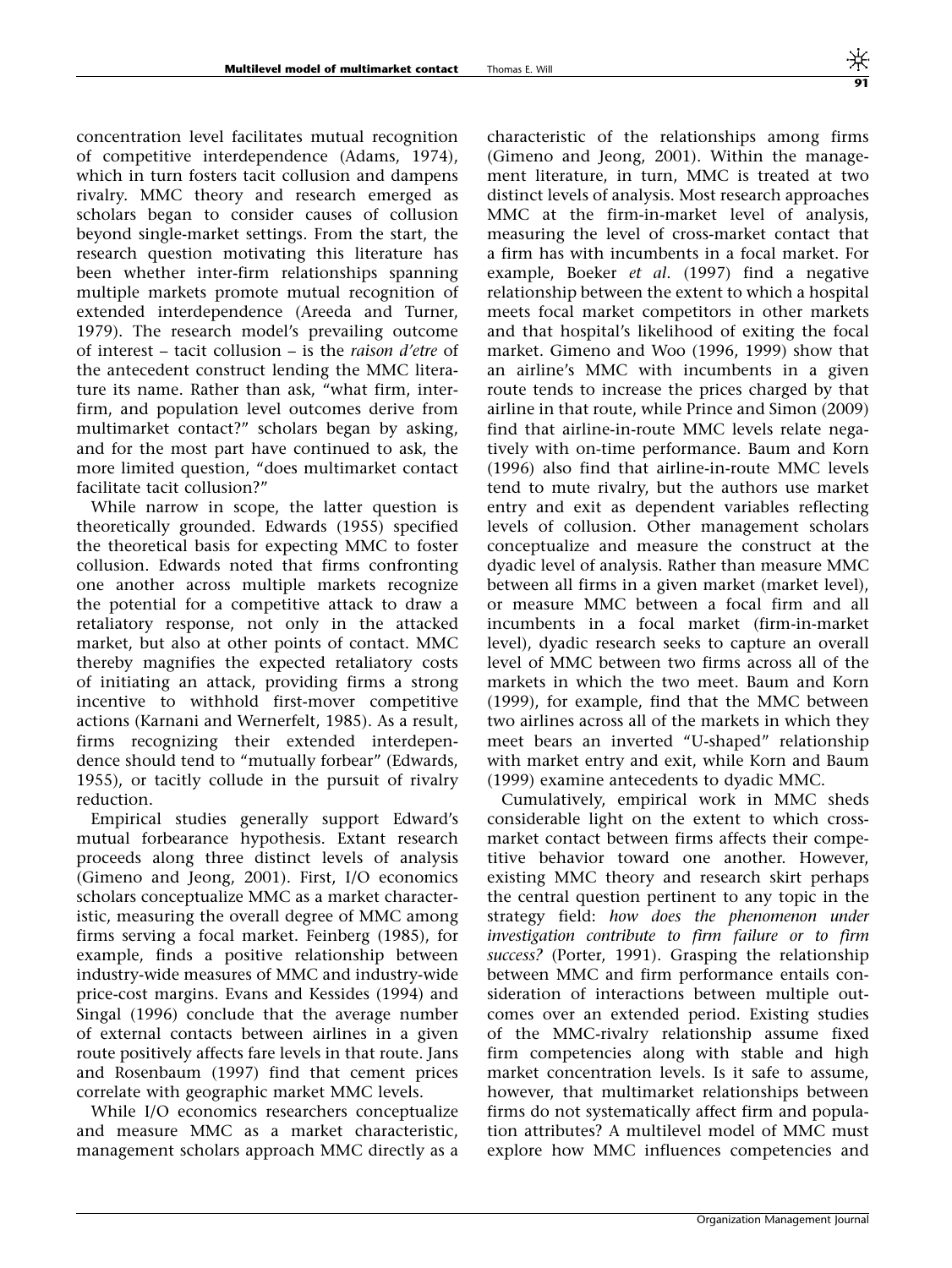concentration levels over time, while considering feedback loops crossing levels of analysis (Porter, 1991). The remainder of this article lays the groundwork for such a multilevel model of MMC.

# Firm-level effects of MMC: competence depletion

This section examines firm-level effects of MMC. I first analyze ways in which dampened inter-firm rivalry – an established outcome of MMC – might undermine competency development by affecting firm learning processes. Analysis here integrates content from the literatures on problemistic search, Red Queen evolution, path dependence, the exploration-exploitation trade-off, and competitive experience. Subsequently, I explore how heightened inter-firm connectedness constrains firm learning processes. Drawing on the institutional and macrocultural literatures, I argue that close inter-firm familiarity fosters debilitating tendencies toward mimicry, myopia, and insularity. Finally, drawing on opportunity cost logic, I consider how the pursuit and maintenance of MMC may encourage firms to make resource commitments that compromise the quality and variety of their competencies.

# Dampened inter-firm rivalry

Former Quaker Oats CEO Bill Smithburg quipped in 1995, "Competition is a way of life. If you don't have a really tough competitor, you ought to invent one" (Sellers, 1995). Smithburg's comment reflects the widespread belief that competition promotes excellence. The "vague suspicion that competition is the enemy of sloth" (Caves, 1980: 64) is cardinal to economic theory. Viable competitors motivate firms to reduce costs, improve products, and stay abreast of technological change (Porter, 1985: 206; 1991). Porter's extensive study of national competitive advantage indicates a strong relationship between the vigor of domestic rivalry and the persistence of competitive advantage in an industry (Porter, 1990: 117–122). Numerous I/O economics studies report positive relationships between competitive intensity and such competency-related outcomes as efficiency, total factor productivity, product/service quality, marketing spending, and R&D intensity. For example, high levels of concentration (and thus low levels of competitive intensity) correlate with reduced technical efficiency (Caves and Barton, 1990; Caves, 1992), diminished total factor productivity (Nickell et al., 1992), lower total factor productivity growth (Nickell, 1996), decreased service quality (Mazzeo, 2003), and decreased product quality (Banker et al., 1998).

If rivalry reduction deriving from high concentration depletes competencies, then it is reasonable to ask whether rivalry reduction deriving from MMC depletes competencies as well. Indeed, evidence suggests that MMC decreases the resources firms devote to marketing functions such as advertising, promotion, and sales force deployment when introducing new products (Shankar, 1999). Relationships between MMC and firm decisions to allocate resources toward competency enhancement in other functional realms remain unexplored. Theoretical grounds exist, however, for proposing negative relationships between MMC and a broad range of competencies related to efficiency, differentiation, learning, and innovation. The behavioral approach to the firm expounds upon organizational decision-making tendencies that help explain the link between inter-firm competition and intra-firm excellence. Degree of market competitiveness has powerful implications for firm search, choice, and learning. The competitive environment affects stimuli to problemistic search (Cyert and March, 1963: 169–171); it shapes interpretations and outcomes of past routines and actions, upon which present actions are path dependent (Levinthal and March, 1993); and it influences the extent to which firms undertake competitive actions and thus learn by doing (Levitt and March, 1988). The dampening of inter-firm rivalry, therefore, affects firm competencies through the mediating processes of problemistic search, path dependence, and competitive experience.

**Problemistic search.** Problemistic search is search stimulated by a problem and directed toward finding a solution to the problem (March and Simon, 1958: 194; Cyert and March, 1963: 169). Work in both evolutionary economic theory (Nelson and Winter, 1982: 173) and organizational evolution (Tushman and Romanelli, 1985) echoes the behavioralist observation that firm search tends to be problem-oriented or failure-induced. Kim (1998) and Winter (2000) show how organizational performance crises, termed "internal activation triggers" by Zahra and George (2002), intensify firm efforts to achieve and learn new skills. Interfirm competition induces performance crises, because the more intensely an organization competes with others to achieve its objectives, the more likely results are to fall short of expectations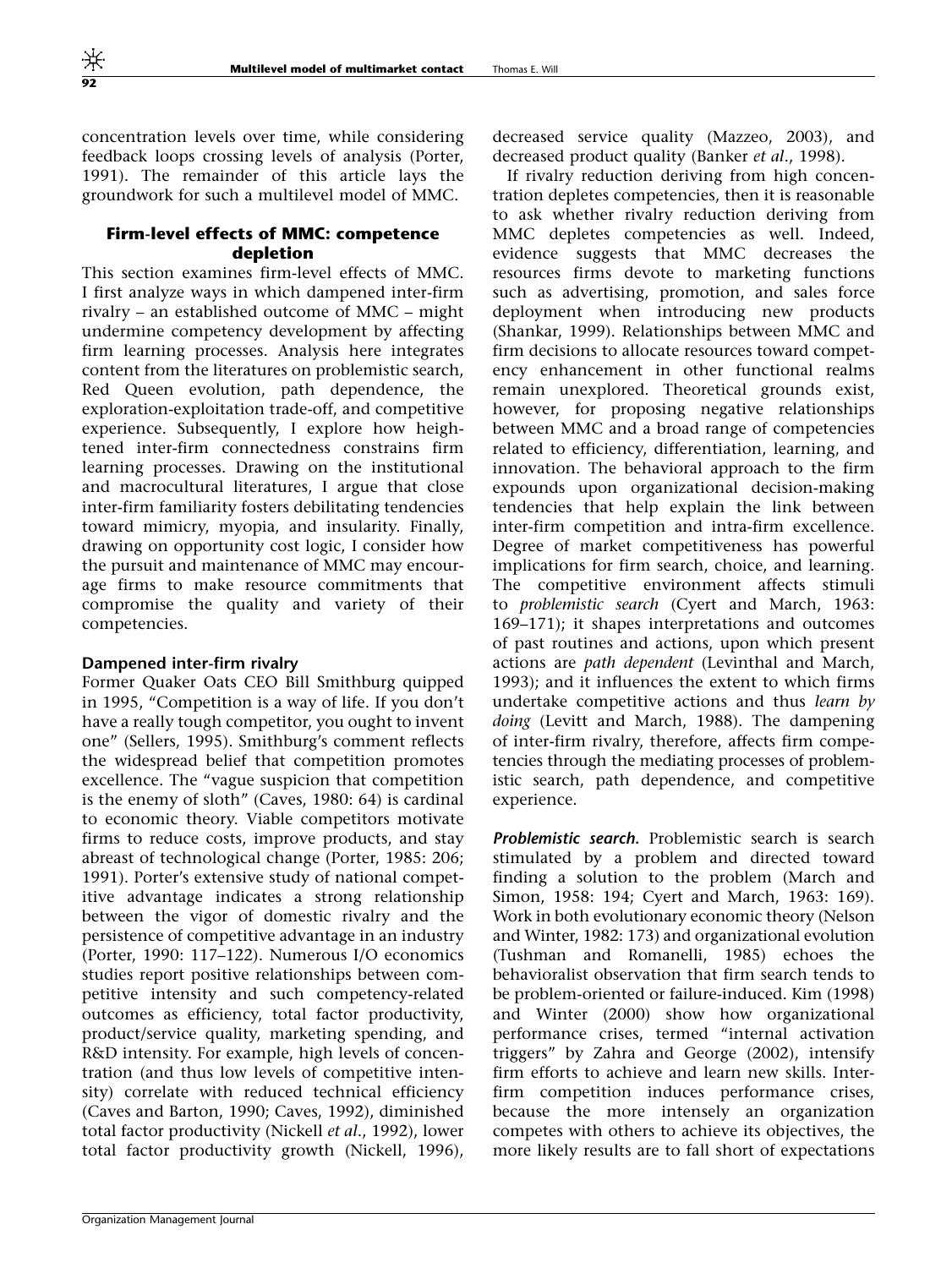(Barnett et al., 1994). Given that competition stimulates problemistic search (March, 1988), and problemistic search enhances firm competencies, it follows that competition enhances firm competencies. Over time, this evolutionary adjustment of the firm and its referent rivals develops into a self-reinforcing process that has been termed "Red Queen" evolution (Barnett and Hansen, 1996; Barnett and Pontikes, 2008; Derfus et al., 2008). Inter-firm competition triggers learning, which increases an organization's competitive strength, which in turn triggers learning in its rivals and thus stronger competitors, and reciprocally so on.

Dampened rivalry, however, blunts the cycle of Red Queen evolution. To the extent that MMC dampens rivalry, it serves as a positional advantage shielding the firm in the short-term from performance failure. Dampened rivalry conceals problems and thus curtails the search for answers. Organizational success may make managers complacent with the *status quo* (Miller and Friesen, 1984) and blind them to the need for action (Lant et al., 1992; Miller and Chen, 1994). In sum, performance pressures and crises are less prevalent in the absence of intense competition; problemistic search is less operative in the absence of performance pressures; and organizational learning and competence enhancement are less prevalent in the absence of problemistic search.

Path dependence. Path dependence, like problemistic search, helps explain how dampened inter-firm rivalry mediates a negative relationship between MMC and competence development. Whereas the concept of problemistic search addresses firm search proclivities, the concept of path dependence emphasizes response behaviors, building on the observation that organization actions are historydependent (Levitt and March, 1988). Path dependence emerges in the extended absence of problemistic search. Organizations give preferential treatment to alternatives that represent continuation of present programs over those that represent change, so they do not search for or consider alternatives to the present course of action unless that present course is deemed unsatisfactory (March and Simon, 1958: 194). In other words, when an organization meets with success, its managers tend to replicate and perpetuate routines and actions they perceive as responsible for that success. The organization's dependence on a historically successful, reliable path becomes evident when its response to challenges proves conditioned and constrained by that path (Arthur, 1989, 1994; Levinthal and March, 1993).

The potentially dysfunctional consequences of path dependence manifest in a number of "traps" jeopardizing competence development. A competency trap occurs when favorable performance with a procedure leads an organization to accumulate more experience with it, thus keeping experience with alternate, potentially superior procedures inadequate to make them rewarding to use (Levitt and March, 1988: 322). The organization's success with learned competencies "traps" it into continued reliance on those competencies at the expense of developing or adopting more optimal competencies. Firms caught in competency traps become increasingly removed from other bases of experience and knowledge, exacerbating their vulnerability to environmental change (Levinthal and March, 1993: 102). Ahuja and Lampert (2001) specify several types of competency traps. Familiarity traps occur when the mutual positive feedback between experience and competence renders the refinement of familiar technologies and procedures preferable to the exploration of new ones, and propinquity traps result from the organization's predisposition to look for new solutions near old solutions when exploration is pursued (Ahuja and Lampert, 2001).

Competency traps can emerge regardless of environmental competitive intensity. Returns from exploiting existing competencies are typically more certain and less remote in time than are returns from exploring new alternatives (March, 1991). However, environments characterized by dampened inter-firm rivalry increase the likelihood of competency traps. Where competition with rivals is intense, a firm is more likely to accept the uncertainty associated with exploration of new competencies in order to achieve primacy in the market. On the other hand, where tacit collusion dampens the competition for primacy, firms are more likely to opt for the reliability of exploitation over the performance variance associated with exploration (March, 1991). Additionally, in shielding the firm from performance failure feedback, dampened rivalry promotes path dependence. Managers attribute organizational success to existing routines and technologies, decreasing their propensity to learn or even consider alternate procedures. If and when performance failure confronts the firm, path dependence constrains managerial responses to "doing more of the same." Levinthal and March (1993: 102) link market power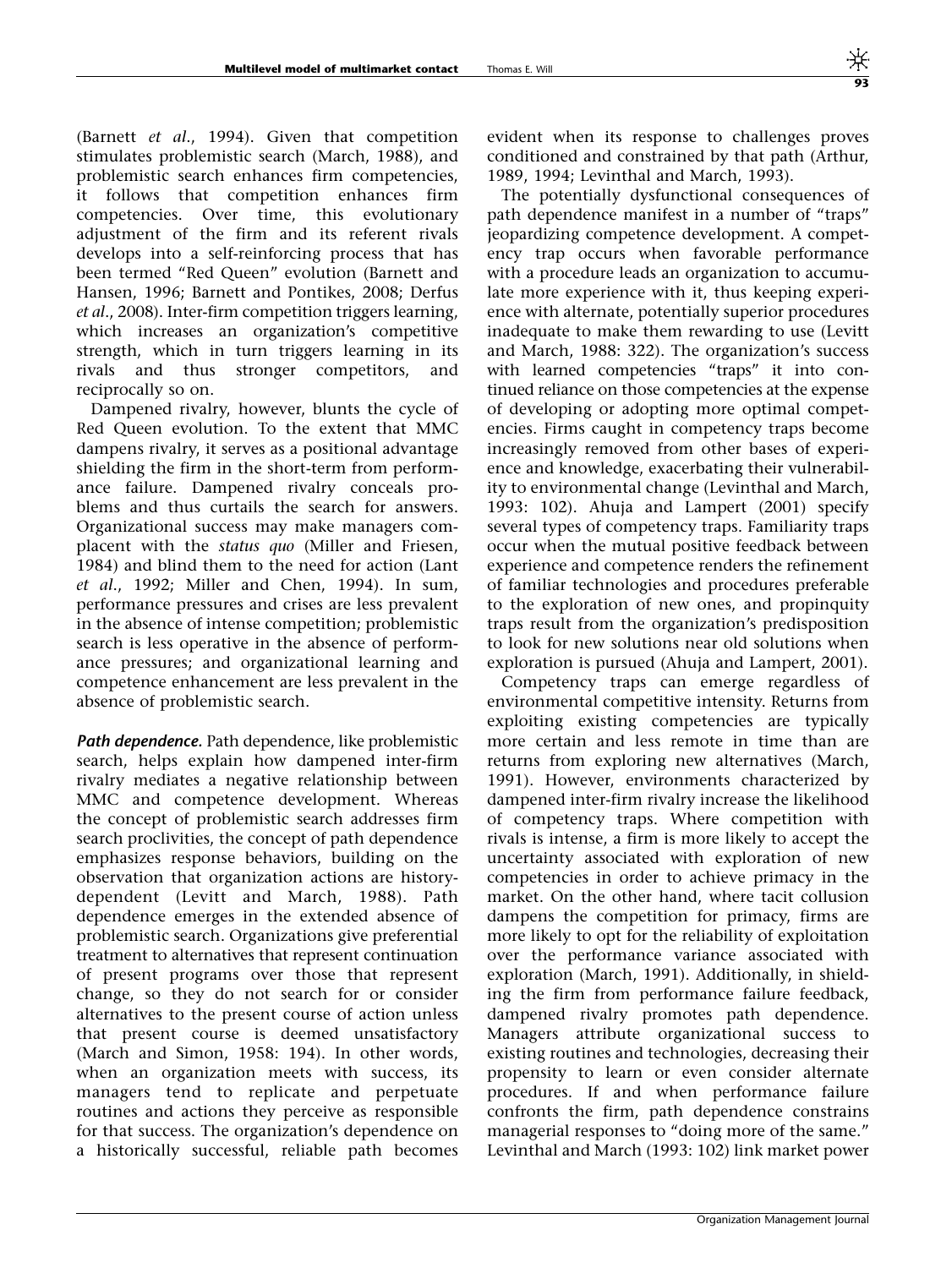to path dependence, noting the tendency among firms with strong market positions to "impose their policies, products, and strategies on others, rather than learn to adapt to an exogenous environment." Environmental change beyond the firm's control exposes underdeveloped adaptive skills (Levinthal and March, 1993: 102).

Path dependence may be exacerbated further by the incentives that MMC creates for firms to develop and maintain spheres of influence. As Bernheim and Whinston (1990) explain by means of formal economic modeling, MMC does not facilitate collusive behavior where markets are identical, firms are identical, and technology is constant returns to scale. However, MMC does facilitate collusive behavior where firms have different production costs. Therefore, firms in MMC have an incentive to specialize in – in other words, to develop and maintain relative cost advantages in – some subset of the markets in which they operate. Where participants within an MMC cohort claim such distinct and recognized spheres of influence, collusive arrangements are more readily facilitated (Bernheim and Whinston, 1990). This incentive toward specialization has implications for firm competence development. The positive feedback dynamics of path dependence are likely to orient firms strategically and tactically toward markets and activities in which they have excelled historically. Locked in to their spheres of influence, they become less and less likely over time to explore new competencies outside their traditional specialties, and less and less capable of adapting to new environmental conditions arising exogenously.

Learning by doing. Dampened rivalry affects competitive experience as well as search and response. A critical element of organizational learning is "learning by doing" (Levitt and March, 1988: 321–322). Firms develop expertise in those activities that they perform repeatedly over time. The more competitive actions a firm has taken in the past, the wider its knowledge base will be, and the more skilled, tactile, and efficient it will become at taking future competitive action (D'Aveni, 1994). A firm's competitive repertoire is affected by the range of its own past competitive actions (Miller and Chen, 1994). Young et al. (1996: 247) explain why the maintenance and enhancement of a productive asset base requires undertaking activities: "In building on asset strengths, the cost of taking action is lower for the firm that has efficiencies derived from a rich history of prior activity. Importantly, the firm with a rich history of activity-derived learning not only has lower costs of supporting superior performance, but also is capable of undertaking more activities in a given time period." By definition, firms engaged in dampened rivalry pursue fewer competitive actions than do firms experiencing intense rivalry. Indeed, studies show that as MMC increases, firms prove less likely to initiate tactical competitive attacks such as price changes (Young et al., 1996; 2000) or new product introductions (Kang et al., 2010). Dampened rivalry reduces a firm's competitive experience and skill along such dimensions as differentiation, cost efficiency, and launching competitive assaults. Over time, the firm suffers not only in terms of operational capabilities that help sustain technical fitness, but as well in terms of the dynamic capabilities critical to sensing and seizing opportunities and to shaping marketplace competition (Teece, 2007).

As a consequence of the relationships explored thus far between MMC, inter-firm rivalry, problemistic search, path dependence, competitive experience, and firm competence development, I propose the following:

Proposition 1: MMC decreases inter-firm rivalry. Decreased inter-firm rivalry, in turn, negatively affects organizational learning by decreasing problemistic search, increasing path dependence, and decreasing competitive experience. Organizational learning is positively related to competence development. Thus, inter-firm rivalry, problemistic search, path dependence, and competitive experience mediate a negative relationship between firm-level MMC and firm-level competence development.

Rate of innovation. The preceding discussion of problemistic search, path dependence, and competitive experience as behavioral dynamics mediating the relationship between dampened rivalry and competence development pertains to a potentially broad range of competencies, including skills forming the basis of differentiation strategies, cost leadership strategies, absorptive capacity, and product and process innovation in general. Innovative competencies merit further elaboration, however. In particular, where distinct pre- and post-innovation markets exist, competing lines of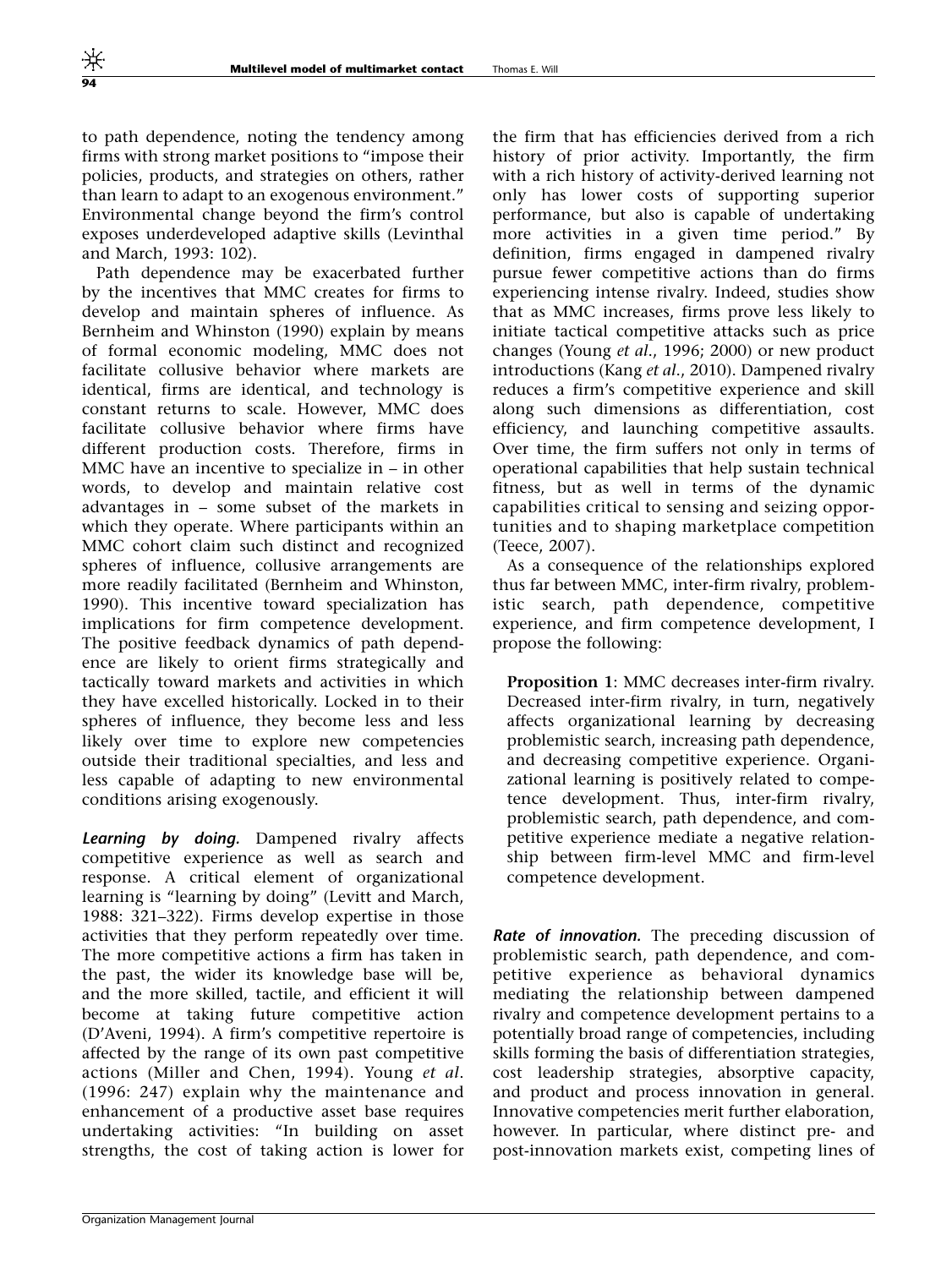thought pervading extant theory complexify the relationship between muted rivalry and innovative competencies. Propositions are needed resolving the countervailing tendencies toward competitioninduced innovation on the one hand and Schumpeterian innovation on the other.

The managerial propensity toward problemistic search informs the general expectation that weak competition reduces the spur to innovative activity (March and Simon, 1958: 203–207; Cyert and March, 1963: 188–190). This view of competition as a stimulant to innovation, argued over four decades ago by Arrow (1962), finds support in subsequent empirical studies. Geroski (1990) and Blundell et al. (1995), for example, find that concentration dampens innovative activity, while Boone (2001) shows that innovation confers more value to the firm when competition is intense. Delbono and Denicolo (1990) show that incentives to introduce cost-reducing innovations are greater where firm decision variables are prices rather than output levels. Since price competition typically leads to higher output and lower prices than output-level competition, the former can be thought of as a more intense form of competition (Bonanno and Haworth, 1998). Thus, the Delbono and Denicolo study (1990) supports the position that the incentive to innovate is greater under more intense competition.

An alternate line of reasoning, associated with Schumpeter (1942), maintains that concentration rather than competition serves as a stimulus to innovation. The Schumpeterian argument rests on two points of logic. On the one hand, ex ante market power possessed by a firm facing little competition provides the firm with the financial wherewithal to invest in risky innovation. Stable cash flows render the firm capable of pursuing innovation. The behavioralist approach reflects this point of argument with the notion that "slack innovation" may occur in firms with ample resources (Cyert and March, 1963: 189). On the other hand, ex post market power provides a firm facing little competition powerful incentive to make innovative investments. The firm does not anticipate rents being competed away on the post-innovation market (Schumpeter, 1942: 82–88).

The Schumpeterian perspective on innovation and the view of innovation as competition-induced represent countervailing logics, but the two are not mutually exclusive. The influence of the opposing dynamics on the overall relationship between rivalry and rate of innovation is best captured by

disaggregating that relationship into the effect that rivalry in the pre-innovation market has on innovation and the effect that rivalry in the post-innovation market has on innovation. Numerous studies linking seller concentration to R&D intensity find an "inverted-U" shaped relationship (Scott, 1993: 136). This pattern emerges because of the ease with which price coordination is achieved in post-innovation markets relative to the difficulty with which coordination for R&D is achieved in pre-innovation markets. Low levels of concentration mute rivalry in neither market. Thus, competitive incentives in pre-innovation markets are counterbalanced by the likelihood of post-innovation rents being competed away. As a result, innovation is relatively low. As concentration levels rise, coordination is more easily obtained in postinnovation markets than in pre-innovation markets (Scott, 1993). At moderate concentration levels, therefore, intense competition in pre-innovation markets continues to stimulate innovation while dampened rivalry in post-innovation markets also induces innovation. As a result, innovation rates are highest at moderate levels of concentration. Finally, as concentration levels further increase, rivalry is dampened in pre-innovations markets as well as post-innovation markets, removing one innovation stimulant while perpetuating the other. As a result, at high concentration levels, innovation levels dip downward again.

The above logic supports the existence of an "inverted-U" shaped relationship between MMC and innovation in extended oligopolies similar to the one found between concentration and innovation in single-market oligopolies. The allocation of resources to innovation is greatest when tacit collusion is powerful enough to dampen rivalry on the post-innovation market, but not powerful enough to dampen rivalry on the preinnovation market. Consequently, I propose the following:

Proposition 2: Firm-level MMC bears an inverted U-shaped relationship with rate of innovation, and consequently with firm-level competence development.

# Heightened inter-firm connectedness

MMC heightens the connectedness as well as dampens the rivalry between firms. The inter-firm familiarity and dependence fostered by MMC have important implications for firm learning processes.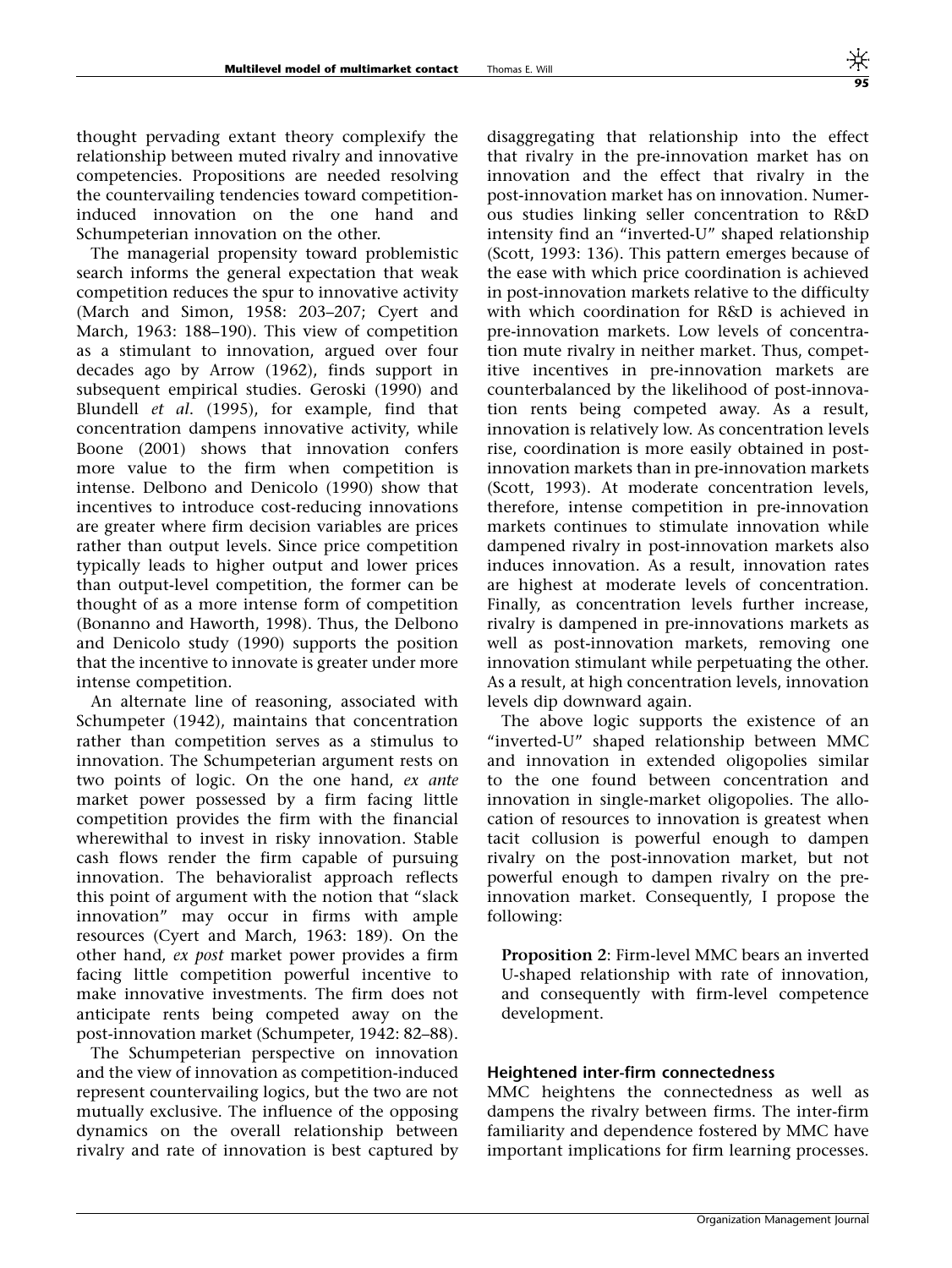Integrating theory and research on mimetic isomorphism and macrocultures, I explore how MMC inclines firms toward mimicry, insularity, and myopia, to the detriment of long-term competence development. Invoking the economic concept of opportunity costs, I then contend that the extended interdependence of firms in MMC orients deployment of resources toward foothold commitments that potentially limit resource sharing opportunities, again with negative consequences for competence development.

Mimetic isomorphism and macrocultures. The psychological concept of social proof and the sociological concept of information cascades (Surowiecki, 2004) suggest that individuals base decisions about their own behavior in part on observed referent group behavior. Mimicry of this stamp reflects not a conformist need for social acceptance, but rather the rationale that "if others are doing it, it must have value." The institutional literature captures this dynamic at the organizational level with the concept of mimetic isomorphism, or firms' tendency to respond to uncertainty by modeling referent others (DiMaggio and Powell, 1983). When firms face problems with ambiguous causes or unclear solutions – which they frequently do – they seek solutions in the actions and organizing routines of other firms they perceive dealing successfully with similar problems. Mimetic isomorphic pressures are strongest where the interconnectedness (Oliver, 1991) and interdependence (DiMaggio and Powell, 1983) between firms is highest. Firms confronting one another across multiple markets share a high degree of interconnectedness, extended interdependence, and familiarity, such that they should be strongly affected by the homogenizing influence of mimetic isomorphism. While institutional isomorphism can enhance firm legitimacy and thus, in certain contexts, firm success, mimetic isomorphism nevertheless works counter to the development of unique organizational strategies, routines, and technologies (Oliver, 1997).

The concept of macroculture, like the concept of isomorphism, pertains broadly to the issue of similarity between firms. Whereas institutional theory examines the sources of homogenization in structures and activities, however, the macroculture literature explores the existence and outcomes of managerial perceptions of interorganizational similarities. Perceived similarities

between firms derive from common values, frames of reference, norms, and expectations (Cassidy and Loree, 2001). A macroculture consists of "the relatively idiosyncratic, organization-related beliefs that are shared among top managers across organizations" (Abrahamson and Fombrun, 1994: 730). A macroculture's influence reflects the extent to which organizations' top managers share a mutual perception of one another as close competitors (Abrahamson and Fombrun, 1994). MMC fosters macrocultures (Cassidy and Loree, 2001) because the more firms confront one another across multiple markets, the more likely they are to perceive one another as close competitors. The familiarity that facilitates mutual forbearance among MMC cohorts promotes, as well, managerial perceptions of intra-group similarity in strategic priorities and beliefs about competitive boundaries.

Strong macrocultures affect member firms' strategic vision and decision making. Where a set of competing firms confront one another repeatedly in multiple domains, top managers tend to focus on one another to the exclusion of firms, technologies, and modes of operating outside the group. Thus, macrocultures are inertial in their tendency to blind members to competitive opportunities and threats originating beyond perceived competitive boundaries (Abrahamson and Fombrun, 1994). This strategic myopia weakens member firms' adaptive competencies. The learning literature strikes a like note in its discussion of spatial myopia (Levinthal and March, 1993), while the strategic group literature similarly recognizes the tendency of highly interconnected competitors to overly focus attention on one another and away from outside competitors (Peteraf and Shanley, 1997).

Macrocultures tend to blind members to knowledge sources beyond perceived competitive boundaries (Abrahamson and Fombrun, 1994). Firms defining their competitive environment narrowly operate in a sterile and homogeneous learning environment (Miller and Chen, 1994). In curtailing organizational attention to external innovative trends, this strategic myopia decreases innovation. Myopic effects of MMC with regard to innovation are particularly significant in light of the emerging literature on knowledge transfer effects of MMC. Several studies find a positive correlation between MMC and cross-citation of patents, suggesting that MMC promotes knowledge transfer between participant firms (Cassidy and Loree, 2001; Scott, 2001; Greve and Mitsuhashi, 2004). Myopic influences on innovative rates and diversity, currently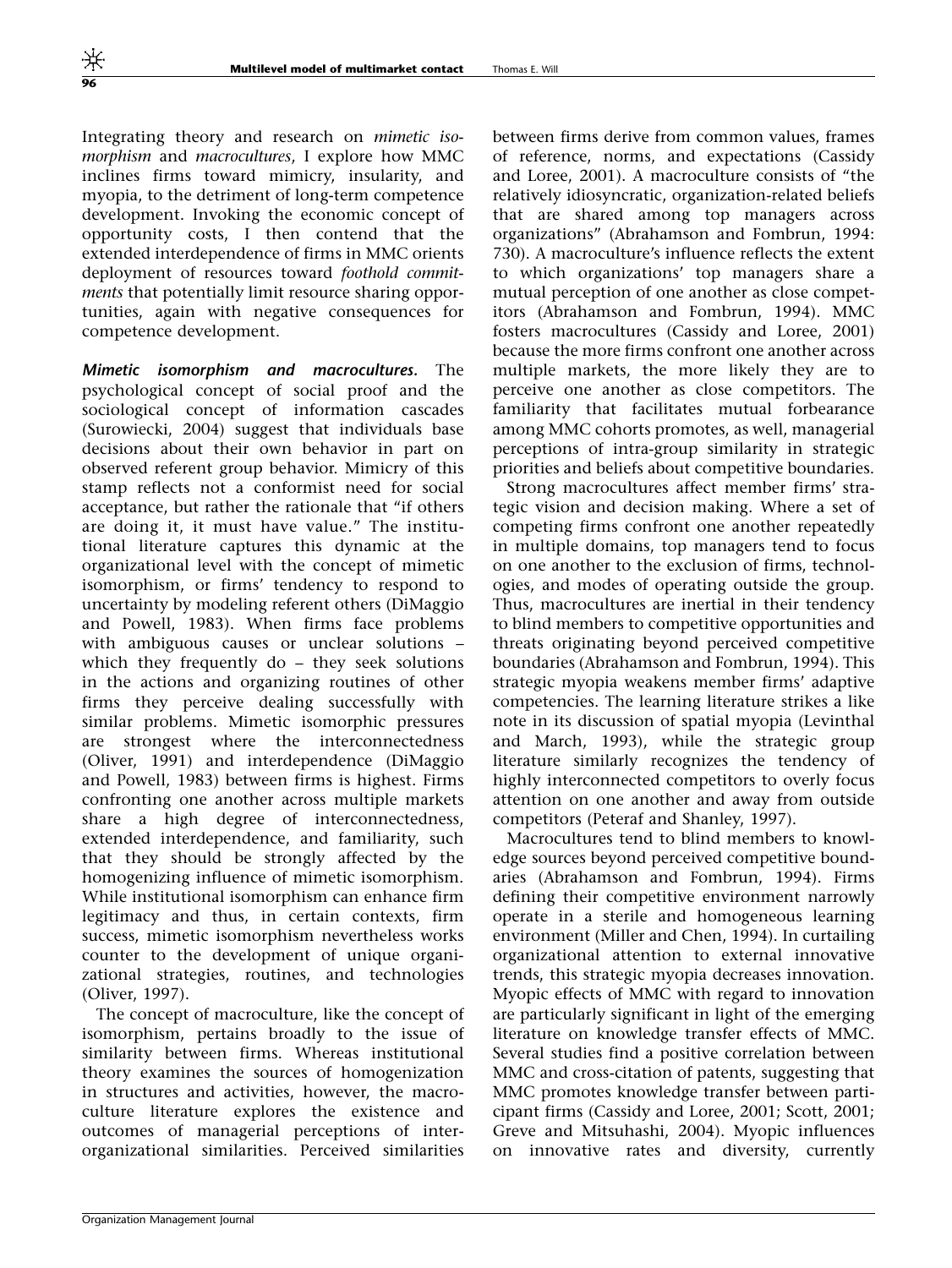unexplored empirically, may offset or outweigh within group positive effects on knowledge transfer with between group negative effects on knowledge exploration and acquisition.

The preceding discussion of institutional isomorphism and macrocultures informs the following:

Proposition 3: MMC increases inter-firm connectedness. Increased inter-firm connectedness, in turn, negatively affects organizational learning by increasing mimetic isomorphism and macrocultural myopia. Firm learning is positively related to competence development. Thus, inter-firm connectedness, mimetic isomorphism, and macrocultural myopia mediate a negative relationship between firm-level MMC and firmlevel competence development.

Foothold commitments. While isomorphic and macrocultural processes reflect social dynamics associated with inter-organizational connectedness, foothold commitments represent a form of mimicry rooted in economic logic. I define foothold commitment as the presence that a firm maintains in a particular market at least partly for the purpose of inducing or perpetuating mutual forbearance. The mutual forbearance hypothesis specifies the rivalry-muting consequences of the retaliatory potential possessed by firms in MMC. Both logic and empirical evidence suggest that firms value the short-term benefits of muted rivalry and, as a result, base market entry and exit decisions at least in part on their desire to establish or preserve mutual forbearance arrangements. Both Haveman and Nonnemaker (2000) and Fuentelsaz and Gomez (2006), for example, find that propensity to enter a given focal market first increases, then decreases, as the firm's level of contact in other markets with incumbents in the focal market increases. In other words, firms low in MMC with incumbents are highly likely to enter the incumbents' focal market because they are not yet highly exposed to retaliation, and because they seek to raise their level of MMC to the point that mutual forbearance can be established with rivals. Once a firm establishes a high level of MMC with incumbents, that firm then proves less likely to enter the incumbents' focal market because it is highly exposed to retaliation. Additionally, several studies have found that firms with high levels of MMC in a given market are less likely to exit that market than

are firms with low levels of MMC (Barnett, 1993; Baum and Korn, 1996; Boeker et al., 1997). These results indicate that firms with high levels of MMC value the rivalry-muting effects of mutual forbearance and consequently hesitate to relinquish those benefits. Forbearance considerations, therefore, entice firms to enter some markets they would not otherwise enter, and to stay in some markets they would otherwise exit (Stephan and Boeker, 2001).

The pursuit of mutual forbearance may act as an incentive for firms to carefully consider specific market attributes when making entry and exit decisions. MMC does not facilitate collusive behavior where markets are identical, firms are identical, and technology is constant returns to scale (Bernheim and Whinston, 1990). Where differences between markets cause firms to attach more weight to future outcomes in some markets than in others, however, MMC serves as a device for shifting punishment power across markets. The future seems more important than the present where market growth is rapid (in comparison to where market growth is slow) and where market demand is low (in comparison to where market demand is high). Where the future seems more important, the consequences of punishment (which are felt in the future) are high relative to the immediate gains of defecting and breaking a collusive arrangement. MMC facilitates the transfer of enforcement power from rapidly to slowly growing markets and from periods of low demand to periods of high demand. Therefore, one of the ways in which firms can enhance their ability to sustain collusive outcomes in contexts of MMC is by occupying counter-cyclical markets or markets with different growth rates (Bernheim and Whinston, 1990). Consequently, firms may establish and maintain foothold commitments in rapidly growing markets or in markets with poorly correlated demand cycles partly for the purpose of sustaining mutual forbearance.

The tendency of firms in MMC to base market entry and exit decisions at least partly on their desire to establish and preserve forbearance arrangements may detract from their capacity to locate and pursue internal resource sharing opportunities. Devoting resources and managerial attention to foothold commitments diverts resources and attention away from potential resource-sharing opportunities in other markets. This is not to suggest that foothold commitments entirely replace or preclude firm pursuit of scope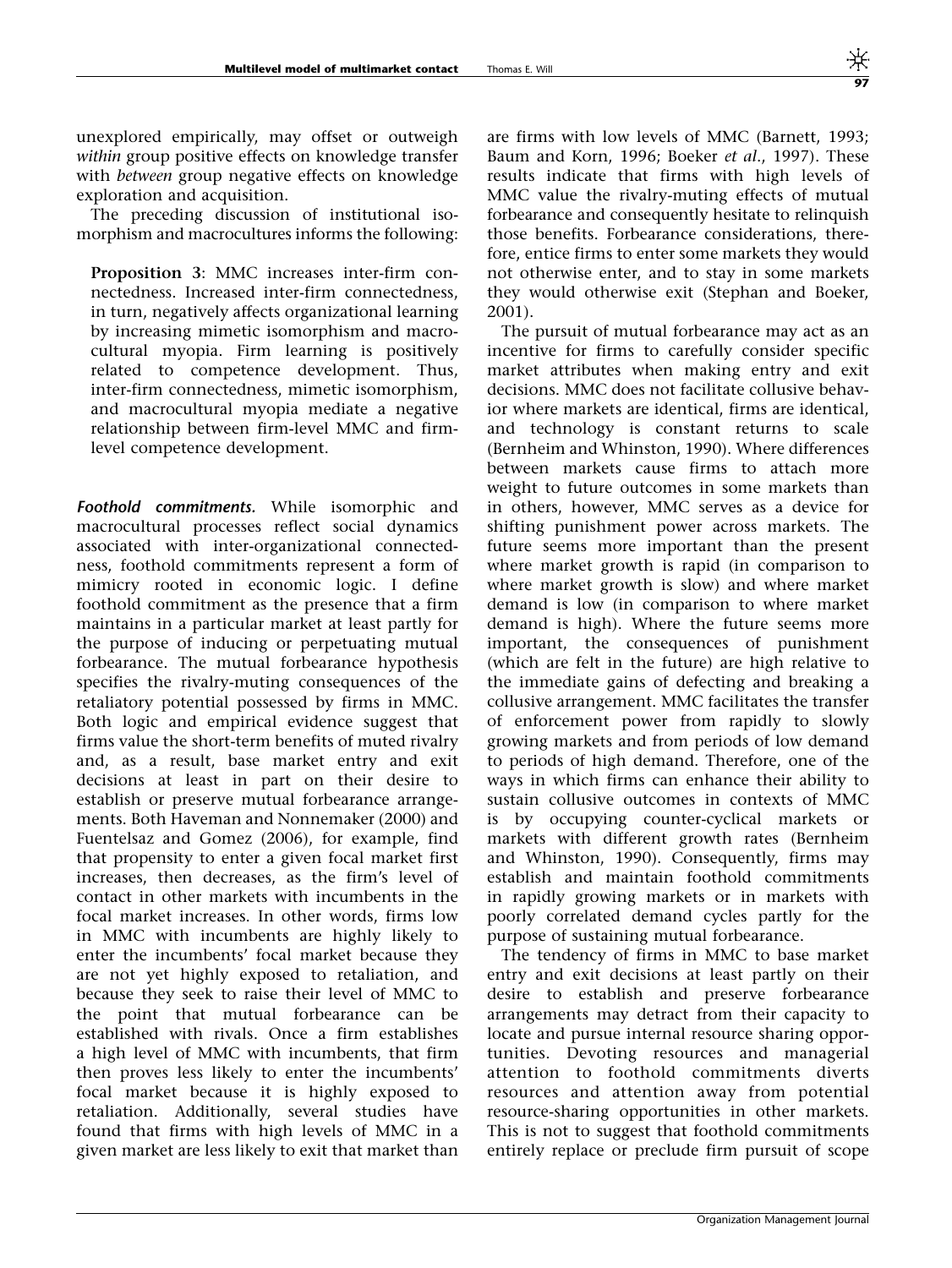economies or other synergies; rather, I suggest that at the margins, forbearance objectives may dilute resource-sharing objectives. In short, forbearance considerations may crowd out resource-sharing considerations in scope decisions. A substantive body of literature, in turn, supports the importance of resource-sharing to competence development (Prahalad and Hamel, 1990; Lengnick-Hall and Wolff, 1999). Consequently, I propose the following:

Proposition 4: The more managerial attention is devoted to establishing and preserving forbearance benefits deriving from MMC, the less focused managerial attention is on entering and remaining in markets with strong resourcesharing opportunities. Thus, foothold commitments mediate a negative relationship between firm-level MMC and firm-level competence development.

# Population-level effects of MMC: punctuated forbearance

MMC affects characteristics of firm populations as well as attributes of member organizations. In particular, the extent of MMC within a population may influence concentration stability. Extended oligopolies are more open systems and thus more accessible to new entrants than are single-market oligopolies, I contend. Additionally, firm-level variety reduction and competence depletion deriving from MMC aggregates to the population level, creating competitive vacuums that induce new entry. The confluence of system openness and competitive vacuums may de-stabilize concentration levels in MMC contexts, generating patterns of punctuated forbearance in which convergent periods of dampened rivalry are periodically interrupted by rivalrous reorientations.

Semi-stability in concentration levels has powerful implications for the preservation of mutual forbearance. The MMC literature's focus on the MMC-forbearance relationship should not obscure the importance of concentration to the development of tacit collusion, in multimarket contexts just as in single-market contexts. While oligopoly studies explicitly operationalize market concentration far more often than do MMC studies, Scott (1982, 1993) has shown that multimarket theory collapses in the absence of high concentration levels. In fact, in markets with low levels of concentration, MMC is negatively associated with firm profitability (Scott, 1982). The greater the number of firms confronting each other across multiple markets, the more familiarity declines, the more unwieldy coordination becomes, the more difficult and costly monitoring defection becomes, and the more mutual recognition of competitive interdependence fades. Absent mutual recognition of interdependence, tacit collusion collapses and rivalry ensues. Persistently high concentration levels, in sum, represent the foundation upon which the entire edifice of current MMC theory rests. A potential causal relationship between MMC and concentration destabilization at the population level, therefore, is a matter of critical importance to multimarket theory.

# System openness

The persistence of high concentration in a singlemarket oligopoly is contingent upon sustained barriers to entry in that market alone. Extended oligopolies, on the other hand, are more open to entry by virtue of their greater structural complexity. Each market occupied by a cohort of firms engaged in multimarket competition must remain highly concentrated in order for incumbents to mutually recognize interdependence and monitor/ enforce coordination. Contact in one market affects intensity of rivalry in another market (and vice versa) if and only if concentration is – and remains – high in both markets. A simple example illustrates the greater system openness in extended oligopolies relative to single-market oligopolies. Consider two scenarios: a five-firm single-market oligopoly, and a five-firm extended oligopoly in which each of the five firms confronts each of the other four firms in each of three markets. All other things being equal, the probability of new entry is three times higher in the MMC scenario than in the single-market scenario, simply because three markets are vulnerable to entry as opposed to one.

The extent of MMC system openness is often even greater than suggested by the simple five-firm, three-market extended oligopoly example introduced above. A firm in MMC typically meets one competitor in a certain set of markets, another competitor in another set of markets that partially but not fully overlap with the first, a third firm in another set of markets that partially but not fully overlap with the first and second, and so forth. Partial overlap of market contact destabilizes concentration levels even further than full overlap. Under conditions of partial overlap, entry into a market in which a firm does not even operate can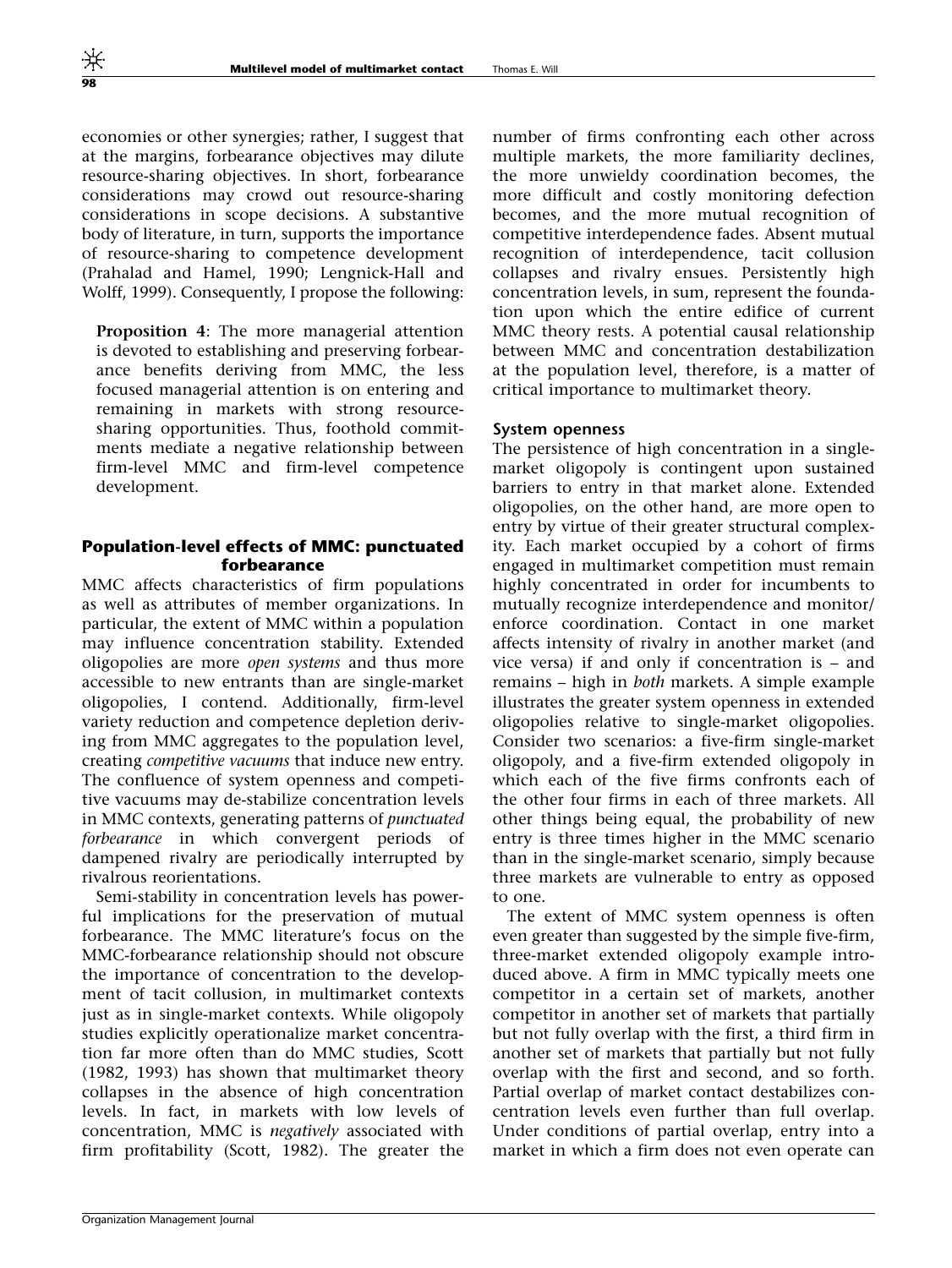

Five Firm, Five Market Extended Oligopoly

Figure 2 Partial overlap in extended oligopolies.

initiate a series of rivalrous actions and reactions that reverberate to affect collusive arrangements in markets in which the firm does operate. Consider, for example, five firms that operate in three markets each, confronting each other across five markets such that each firm is in MMC with at least two others. Figure 2 represents such a scenario.

Entry and subsequent decreases in concentration in one market can undermine forbearance arrangements in a chain reaction down the line, potentially engulfing all five firms. In this scenario, fully five markets are vulnerable to entry, or five times the amount in a single-market oligopoly. Consequently, I propose the following:

Proposition 5: The large number of entry points in extended oligopolies relative to single-market oligopolies entails a higher probability of new entry in the former than the latter. Thus, mutual forbearance deriving from MMC is less stable and enduring than tacit collusion in single-market oligopolies.

#### Competitive vacuums

Firm-level effects of MMC express themselves aggregately at the population level. As previously discussed, muted rivalry, mimicry, and myopia mediate reductions in the quality and variety of organizational competencies. Over time, the affected population of firms comprising a given MMC cohort will begin to suffer from a fixed and narrow capacity to meet customer wants. This group condition might remain unnoticed in the absence of new entrants. Ironically, however, the homogeneity and atrophy characterizing the population's competencies induce the very new entrants that expose the state of those competencies. While MMC may dampen rivalry between involved firms, competition and competency development are certain to proceed outside the bounds of the MMC cohort. A portion of competency development outside the MMC cohort is likely, eventually, to bear relevance to serving the needs of customers of the firms in MMC. Profitable discrepancies between the knowledge and competencies possessed by those within MMC networks and those outside MMC networks are likely to be seized upon by entrepreneurs. Competitive vacuums do not remain unfilled in perpetuity. Consequently, I propose the following:

Proposition 6: MMC reduces the quality and variety of competencies possessed by a population of firms, creating competitive vacuums that ultimately induce market entry by new firms.

#### Punctuated forbearance

System openness and competitive vacuums combine to generate patterns of forbearance and rivalry I term punctuated forbearance, borrowing from the concepts of convergent periods and reorientations enumerated in Tushman and Romanelli's (1985) punctuated equilibrium model of organizational evolution. The punctuated equilibrium model maintains that "organizations progress through convergent periods punctuated by reorientations which demark and set bearings for the next convergent period" (Tushman and Romanelli, 1985: 173). Convergent periods consist of relatively long time spans of incremental change and adaptation during which organizational structures, systems, controls, and resources are increasingly co-aligned. Reorientations are relatively short periods of discontinuous change during which organizational attributes are fundamentally transformed toward a new basis of alignment (Tushman and Romanelli, 1985). The framework embodied by the punctuated equilibrium model of organizational evolution captures the dynamics I propose among populations of firms in MMC. Prolonged convergent periods witness increasingly collusive and myopic co-alignment between firms, as repeated interaction over time entrenches familiarity, interdependence, and forbearance norms. Co-alignment within an MMC cohort slowly builds competency gaps between the cohort and external firms/entrepreneurs. Competitive vacuums operate in conjunction with system openness to induce reorientations – the "punctuation" in punctuated forbearance. While convergent periods represent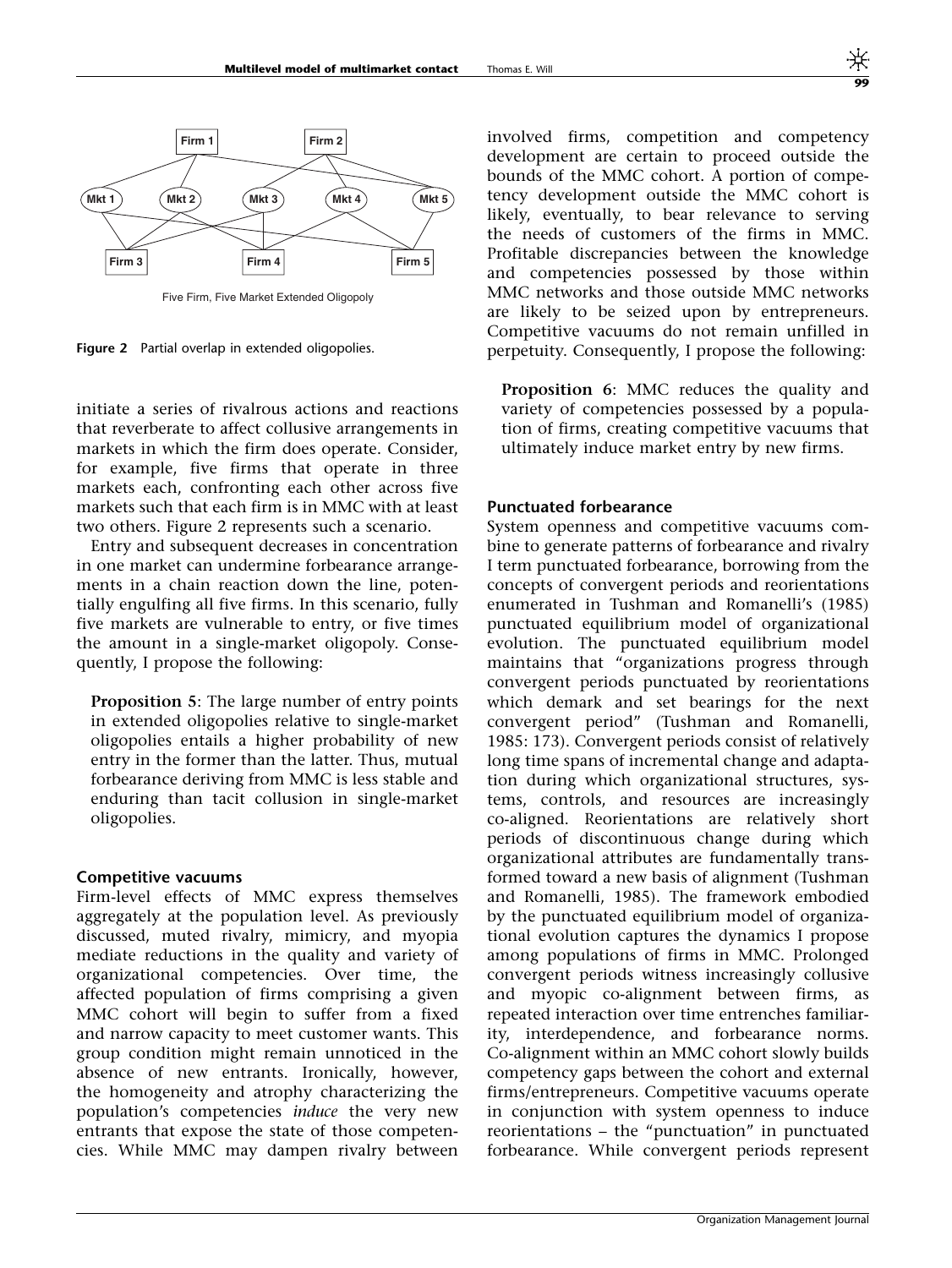the forestalling of competition, reorientations reflect its inexorability. Brief and infrequent, reorientations consist of new entry of sufficient scale to undermine existing forbearance arrangements, thus transforming the competitive landscape. The frequency and magnitude of reorientations are likely inversely related.

# Joint firm- and population-level effects of MMC: consequences for performance

The framework advanced in this article encompasses and reconciles, in the context of MMC, two competing views on the source of above average firm performance. One view, rooted in the structureconduct-performance paradigm of industrial organization, emphasizes the actions firms take to create defensible positions against competitive forces (Caves and Porter, 1977; Porter, 1980; Teece et al., 1997). This "positional advantage" view is countered by a second major approach that regards superior performance as the result of idiosyncratic organizational attributes (Barnett et al., 1994). This "distinctive competencies" or "resource-based" perspective emphasizes the development of rare, valuable, non-substitutable, and inimitable firm capabilities and assets (Wernerfelt, 1984; Barney, 1991). Both perspectives, I contend, are necessary to a dynamic, multilevel model of MMC. The positional advantage view accounts for performance outcomes in the short-term, while the distinctive competencies view is critical to understanding long-term firm performance.

The mutual forbearance hypothesis captures the positional advantage conferred upon firms by MMC. Mutually recognized interdependence fosters tacit collusion, which shields member firms from competitive pressures. Empirical studies of MMC reflect this positional advantage in findings of higher prices (Evans and Kessides, 1994; Jans and Rosenbaum, 1997) and fatter price-cost margins (Hughes and Oughton, 1993; Singal, 1996; Parker and Roller, 1997; Gimeno and Woo, 1999) at the firm-in-market level. My framework recognizes short-term positional advantages with propositions one and two.

I depart from extant theory by integrating the distinctive competencies perspective into consideration of performance outcomes. The distinctive competencies view inherently orients attention toward the long term. The processes mediating reduction in competence quality and variety do not generate immediate effects. Organizational decision-making tendencies reflected in the concepts of problemistic search, path dependence, experience, isomorphism, macroculture, and footholds are gradual, cumulative affairs. Additionally, in the MMC context, positional advantage disguises competency effects. Indeed, competence depletion largely derives from the blunting of competitive forces. Firm performance does not reflect competence depletion as long as mutual forbearance persists. I have argued, however, that positional advantage affects competencies, which recursively affect positional advantage. The dissolution of mutual forbearance exposes the competence depletion that it in part drove and from which it in part died. The full cycle is not evident in the short term. Competitive vacuums result from slowly developing competence gaps between firms internal and external to the MMC network, and entrepreneurial gap recognition and subsequent entry entail additional time. In sum, positional advantage in MMC contexts contains the seed of its own destruction, but time is necessary for the seed to bear fruit. Consequently, I propose the following:

Proposition 7: Firm-level MMC is positively related to short-term financial performance and negatively related to long-term financial performance.

# Implications and conclusion

# Implications for theory

The dynamic, multilevel perspective advocated in this article has important implications for MMC theory. By extending consideration of multimarket issues outward in time and across levels of analysis, my approach invites reevaluation of the bounds of endogeneity in MMC theory. Excessively narrow formulations dominate current research. Shortterm focus goes hand-in-hand with defining as fixed and exogenous certain variables that might well belong within MMC models. Future theoretical efforts might build on my framework to explore additional causal pathways involved in MMC dynamics. One theoretical avenue in need of further exploration is the integration of positional advantage and distinctive competencies perspectives. Nuanced analyses informed by both views promise to substantially enhance our understanding of cross-level, long-term recursive relationships between market position and competencies. In a more detailed sense, the potential exists for theoretical refinement of particular relationships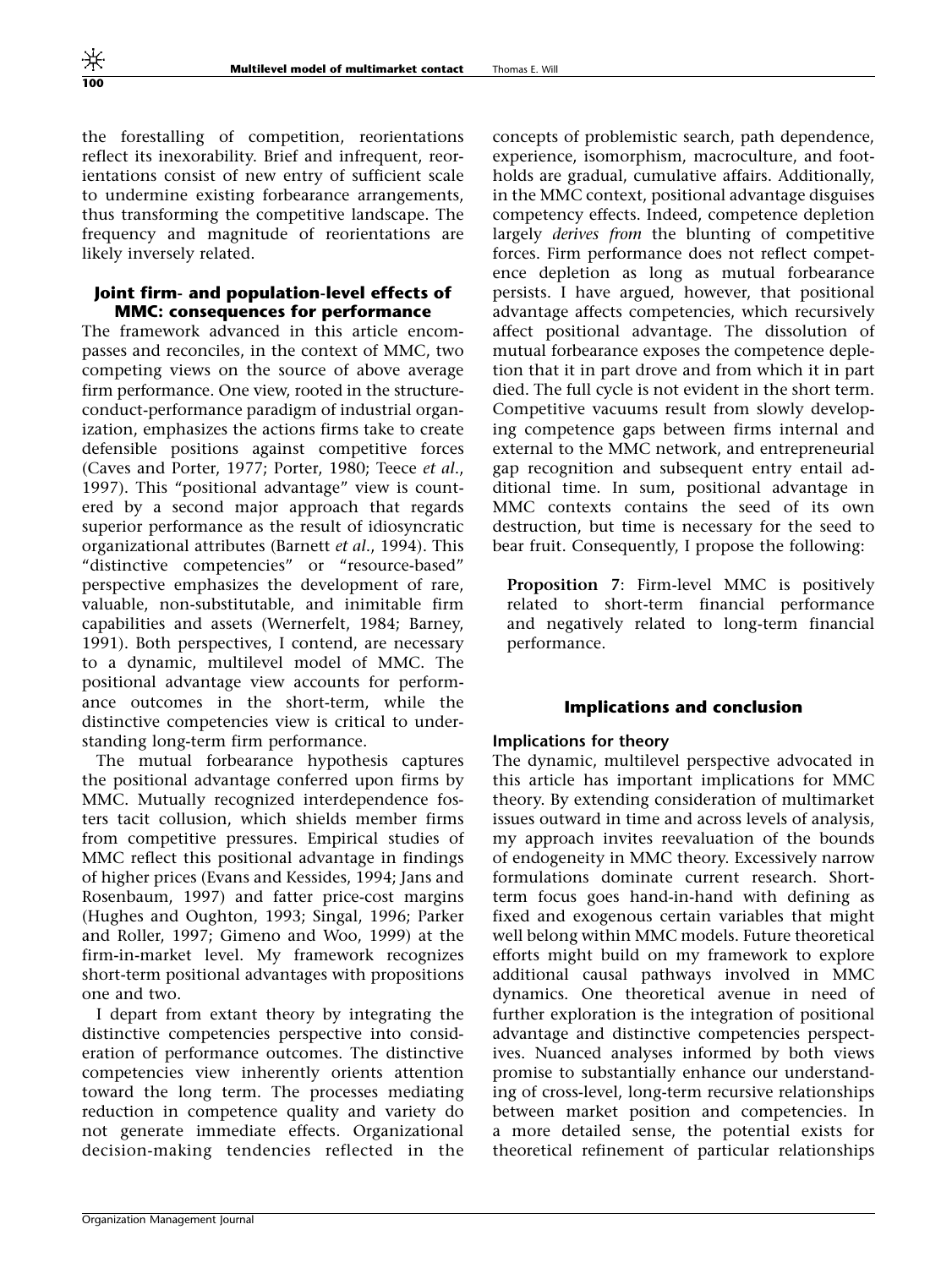introduced in this article. For example, might network theory or NK modeling shed additional light on the "system openness" concept I discuss? Might additional insights from behavioral or economic theory, or from elsewhere, be applied to analysis of the relationship between MMC and firm-level competencies?

# Implications for research

A multilevel model of MMC has numerous research implications. Moving research forward entails developing a firm-level MMC construct against which firm performance may be examined. Therefore, the need exists for operationalizing a construct reflecting a firm's overall orientation toward MMC throughout its portfolio. The construct might, for example, be composed of three dimensions: aggregate number of multimarket competitors that the focal firm confronts in a given market; proportion of the focal firm's competitors in a given market that are multimarket competitors; and degree of MMC that the focal firm has with multimarket competitors. Measurement might be indexed, such that a market-level MMC value (based on the above categories–number, proportion, degree) is assessed for the firm in each market in which it operates, and then aggregated to the firm level by scaling each market-level MMC value according to the proportion of total firm revenues (or profits) derived from the market in question.

Many other research opportunities arise from the multilevel model proposed here. The competence depletion and punctuated forbearance hypotheses are in need of empirical testing. For example, empirical work might test for relationships between firm-level MMC and competence quality/variety along such dimensions as rate/diversity of innovation, product/service quality, cost efficiency and absorptive capacity. Another research opportunity pertains to the relationship between firm-level MMC and the existence of particular mediators. For example, does evidence support the relationships I suggest between firm-level MMC and isomorphism, path dependence, macrocultures, or resource-sharing? At the population level, the need exists for empirical studies pertaining to the relationship between MMC, concentration, and mutual forbearance. Is high concentration really necessary, in every market occupied by an MMC cohort, for mutual forbearance to hold? Are there discernible patterns in concentration and collusion over time approximating the convergent periods and reorientations comprising punctuated forbearance? Finally, the role of moderators remains conspicuously unaddressed. What firm attributes (such as age or size) and what industry/environmental characteristics (such as dynamism or complexity) accelerate or decelerate competence depletion, and how do moderators affect ease of entry and thus patterns of forbearance punctuation?

# Implications for practice

MMC is framed one-dimensionally by the current literature as a positional advantage positively associated with profit margins. This article paints a very different picture. The principal implication for top executives is that MMC should be approached warily, as something of a poisoned fruit. MMC does confer market power, but it should not be regarded as a factor contributing to sustainable competitive advantage. Managers of firms with postures high in MMC must be on guard against the numerous tendencies toward competence depletion associated with MMC. When making scope decisions, executives should consciously avoid pursuing forbearance benefits at the expense of resource-sharing opportunities. Firms with a multimarket orientation must stay attuned to the potential for strategic myopia, and should scan their environments beyond the bounds of their MMC cohort for competitors, knowledge sources, novel routines, and emerging technologies. Finally, managers must avoid falling prey to the pathdependent tendencies arising from a multimarket orientation, and where problemistic search is curtailed, search should be routinized.

# Conclusion

In this article I seek to expand MMC theory beyond the relatively narrow temporal and causal focus it currently possesses. I draw insights from behavioral and economic theory to elaborate an approach integrating positional advantage and distinctive competencies perspectives on competitive advantage. The framework introduced here does not contradict the mutual forbearance hypothesis, but offers instead that collusive arrangements represent but one stage in a broader, dynamic MMC cycle. MMC forestalls rivalry, but competition is inexorable. Causal chains and feedback loops traverse levels of analysis, such that market power influences competence development and competence development recursively affects market power.

My attentiveness to part-whole relationships in the form of firm-population dynamics, along with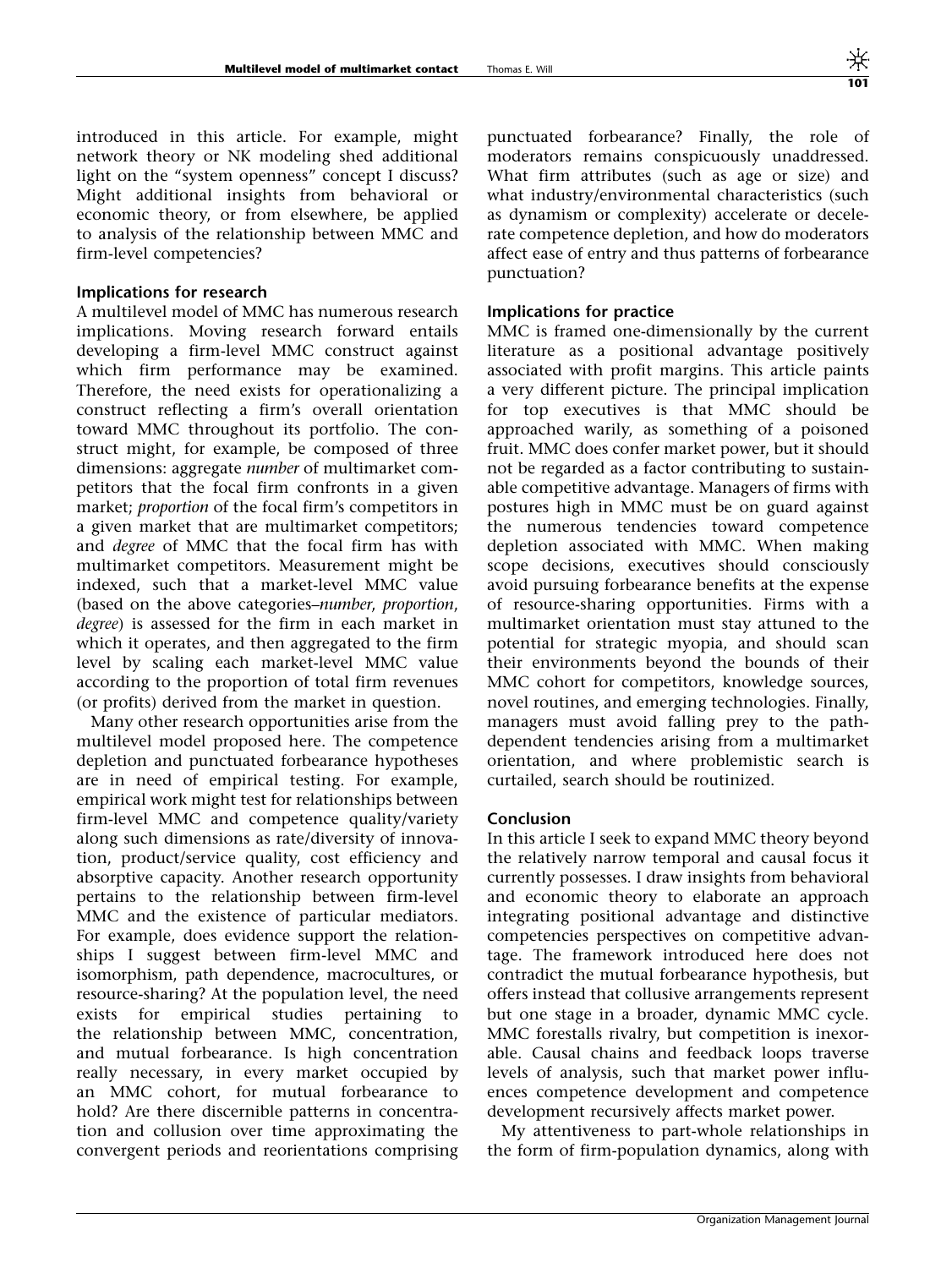my argument that MMC market power contains the seeds of its own destruction, evinces the dialectical sensibilities motivating my approach. The framework I advance should not be interpreted as deterministic, however. While I identify behaviorally and economically grounded tendencies that, if unaddressed, are likely to surface in firms with strong MMC orientations, my analysis remains strategic in spirit. Managerial choice plays a critical

#### References

- Abrahamson, E. & Fombrun, C. (1994). Macrocultures: Determinants and consequences. Academy of Management Review, 19: 728–755.
- Adams, W.J. (1974). Market structure and corporate power: The horizontal dominance hypothesis reconsidered. Columbia Law Review, 74: 1276–1297.
- Ahuja, G. & Lampert, C.M. (2001). Entrepreneurship in the large corporation: A longitudinal study of how established firms create breakthrough inventions. Strategic Management Journal, 22: 521–543.
- Areeda, P. & Turner, D. (1979). Conglomerate mergers: Extended interdependence and effects on interindustry competition as grounds for condemnation. University of Pennsylvania Law Review, 127: 1082–1103.
- Arrow, K. (1962). Economic welfare and the allocation of resources for inventions. In R. Nelson (Ed), The rate and direction of inventive activity. Princeton, NJ: Princeton University Press.
- Arthur, W.B. (1989). Competing technologies, increasing returns, and lock in by historical events. Economic Journal, 99: 116–131.
- Arthur, W.B. (1994). Increasing returns and path dependence in the economy. Ann Arbor, MI: University of Michigan Press.
- Banker, R.D., Khosla, I. & Sinha, K.K. (1998). Quality and competition. Management Science, 44: 1179–1192.
- Barnett, W.P. (1993). Strategic deterrence among multipoint competitors. Industrial and Corporate Change, 2: 249–278.
- Barnett, W.P., Greve, H.R. & Park, D.Y. (1994). An evolutionary model of organizational performance. Strategic Management Journal, 15: 11–28.
- Barnett, W.P. & Hansen, M.T. (1996). The red queen in organizational evolution. Strategic Management Journal, 17: 139–157.
- Barnett, W.P. & Pontikes, E.G. (2008). The red queen, success bias, and organizational inertia. Management Science, 54: 1237–1251.
- Barney, J.B. (1991). Firm resources and sustained competitive advantage. Journal of Management, 17: 99–120.
- Baum, J.A.C. & Korn, H.J. (1996). Competitive dynamics of interfirm rivalry. Academy of Management Journal, 39: 255–291.
- Baum, J.A.C. & Korn, H.J. (1999). Dynamics of dyadic competitive interaction. Strategic Management Journal, 20: 251–278.
- Bernheim, D. & Whinston, M.D. (1990). Multimarket contact and collusive behavior. RAND Journal of Economics, 21: 1–26.
- Blundell, R., Griffith, R. & Van Reenen, J. (1995). Dynamic count data models of technological innovation. The Economic Journal, 105: 333–344.
- Boeker, W., Goodstein, J., Stephan, J. & Murmann, J.P. (1997). Competition in a multimarket environment: The case of market exit. Organization Science, 8: 126–142.
- Bonanno, G. & Haworth, B. (1998). Intensity of competition and the choice between product and process innovation. International Journal of Industrial Organization, 16: 495–510.

role in shaping the relationships between variables that I propose. Indeed, my ultimate purpose is to inform theory and research that better equips managers to navigate multimarket contexts. Considerable room remains for theoretical and empirical contributions to multilevel MMC theory. The propositions forwarded in this article are designed to provide a foundation on which future endeavors may build.

- Boone, J. (2001). Intensity of competition and the incentive to innovate. International Journal of Industrial Organization, 19: 705–726.
- Busse, M.R. (2000). Multimarket contact and price coordination in the cellular telephone industry. Journal of Economics & Management Strategy, 9: 287–320.
- Cassidy, C.M. & Loree, D. (2001). Dynamics of knowledge transfer among multimarket competitors. In J.A.C. Baum and H.R. Greve (Eds), Advances in strategic management: Multiunit organization and multimarket strategy, Vol. 18: 141–174. Stamford, CT: JAI Press.
- Caves, R.E. (1980). Industrial organization, corporate strategy, and structure. Journal of Economic Literature, 18: 64–92.
- Caves, R.E. (Ed), (1992). Industrial efficiency in six nations. Cambridge, MA: MIT Press.
- Caves, R.E. & Barton, D.R. (1990). Efficiency in U.S. manufacturing industries. Cambridge, MA: MIT Press.
- Caves, R.E. & Porter, M.E. (1977). From entry barriers to mobility barriers. Quarterly Journal of Economics, 91: 241–261.
- Coccorese, P. & Pellecchia, A. (2009). Multimarket contact and profitability in banking: Evidence from Italy. Journal of Financial Services Research, 35: 245–271.
- Cyert, R.M. & March, J.G. (1963). A behavioral theory of the firm, 2nd edn. Malden, MA: Blackwell Publishers.
- D'Aveni, R.A. (1994). Hypercompetition: Managing the dynamics of strategic maneuvering. New York: Free Press.
- Delbono, F. & Denicolo, V. (1990). R&D investment in a symmetric and homogeneous oligopoly. International Journal of Industrial Organization, 8: 297–313.
- Derfus, P.J., Maggitti, P.G., Grimm, C.M. & Smith, K.G. (2008). The red queen effect: Competitive actions and firm performance. Academy of Management Journal, 51: 61–80.
- DiMaggio, P.J. & Powell, W.W. (1983). The iron cage revisited: Institutional isomorphism and collective rationality in organizational fields. American Sociological Review, 48: 147–160.
- Edwards, C.D. (1955). Conglomerate bigness as a source of power. In G. Stigler (Ed), Business concentration and price policy, 331–359. Princeton, NJ: Princeton University Press.
- Evans, W.N. & Kessides, I.N. (1994). Living by the "golden rule": Multimarket contact in the U.S. airline industry. Quarterly Journal of Economics, 109: 341–366.
- Feinberg, R.M. (1985). Sales-at-risk: A test of the mutual forbearance theory of conglomerate behavior. Journal of Business, 58: 225–241.
- Fernandez, N. & Marin, P.L. (1998). Market power and multimarket contact: Some evidence from the Spanish hotel industry. The Journal of Industrial Economics, 46: 301–315.
- Fu, W.W. (2003). Multimarket contact of U.S. newspaper chains: Circulation competition and market coordination. Information Economics and Policy, 15: 501–519.
- Fuentelsaz, L. & Gomez, J. (2006). Multipoint competition, strategic similarity and entry into geographic markets. Strategic Management Journal, 27: 477–499.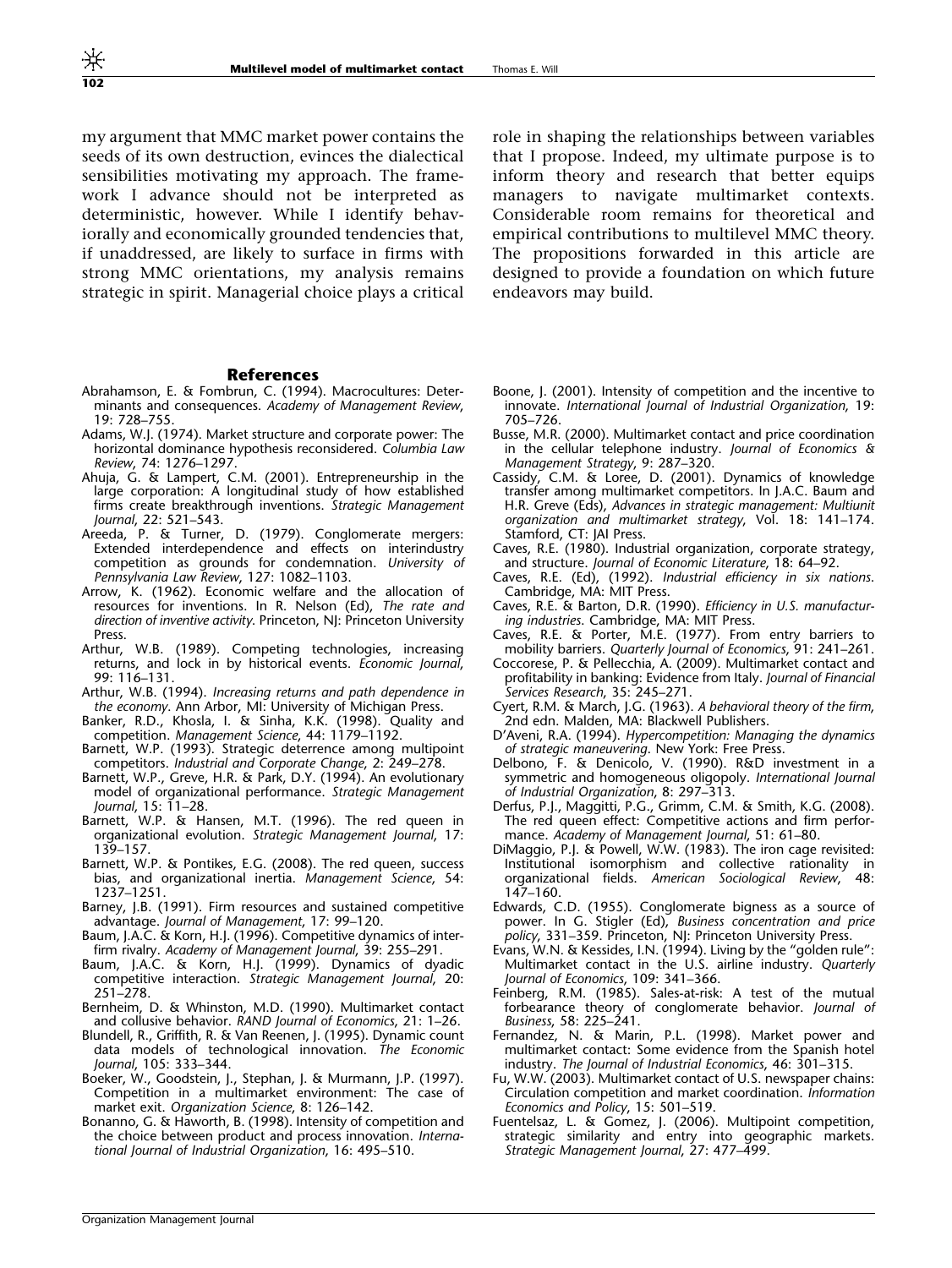- Geroski, P.A. (1990). Innovation, technological opportunity, and market structure. Oxford Economic Papers, 42: 586–602.
- Ghemawat, P. & Thomas, C. (2008). Strategic interaction across countries and multinational agglomeration: An application to the cement industry. Management Science, 54: 1980–1996.
- Gimeno, J. (1999). Reciprocal threats in multimarket rivalry: Staking out "spheres of influence" in the U.S. airline industry. Strategic Management Journal, 20: 101–128.
- Gimeno, J. & Jeong, E. (2001). Multimarket contact: Meaning and measurement at multiple levels of analysis. In J.A.C. Baum and H.R. Greve (Eds), Advances in strategic management: Multiunit organization and multimarket strategy, Vol. 18: 357–408. Stamford, CT: JAI Press.
- Gimeno, J. & Woo, C.Y. (1996). Hypercompetition in a multimarket environment: The role of strategic similarity and multimarket contact in competitive de-escalation. Organization Science, 7: 322–341.
- Gimeno, J. & Woo, C.Y. (1999). Multimarket contact, economies of scope, and firm performance. Academy of Management Journal, 42: 239–259.
- Greve, H.R. (2008). Multimarket contact and sales growth: Evidence from insurance. Strategic Management Journal, 29: 229–249.
- Greve, H.R. & Mitsuhashi, H. (2004). Multiunit organization and multimarket strategy: The dynamics of market entry and commitment. Scandinavian Journal of Management, 20: 9–30.
- Haveman, H.A. & Nonnemaker, L. (2000). Competition in multiple geographic markets: The impact on growth and market entry. Administrative Science Quarterly, 45: 232–267.
- Heggestad, A. & Rhoades, S. (1978). Multi-market interdependence and local market competition in banking. The Review of Economics and Statistics, 4: 523–532.
- Hughes, K. & Oughton, C. (1993). Diversification, multimarket contact, and profitability. Economica, 60: 203–224.
- Jans, I. & Rosenbaum, D.I. (1997). Multimarket contact and pricing: Evidence from the U.S. cement industry. International Journal of Industrial Organization, 15: 391–412.
- Kang, W., Bayus, B.L. & Barasubramanian, S. (2010). The strategic effects of multimarket contact: Mutual forbearance and competitive response in the personal computer industry. Journal of Marketing Research, 47: 415–427.
- Karnani, A. & Wernerfelt, B. (1985). Multiple point competition. Strategic Management Journal, 6: 87–96.
- Kim, L. (1998). Crisis construction and organizational learning: Capability building in catching-up at Hyundai Motor. Organization Science, 9: 506–521.
- Korn, H.J. & Baum, J.A. (1999). Chance, imitative, and strategic antecedents to multimarket contact. Academy of Management Journal, 42: 171–193.
- Lant, T.K., Milliken, F.J. & Batra, B. (1992). The role of managerial learning and interpretation in strategic persistence and reorientation. Strategic Management Journal, 13: 585–608.
- Lengnick-Hall, C.A. & Wolff, J.A. (1999). Similarities and contradictions in the core logic of three strategy research streams. Strategic Management Journal, 20: 1109-1132.
- Levinthal, D.A. & March, J.G. (1993). The myopia of learning. Strategic Management Journal, 14(Winter Special Issue): 95–112. Levitt, B. & March, J.G. (1988). Organizational learning. Annual
- Review of Sociology, 14: 319–340. March, J.G. (1988). Decisions and organizations. Cambridge, MA: Basil Blackwell.
- March, J.G. (1991). Exploration and exploitation in organizational learning. Organization Science, 2: 71–87.
- March, J.G. & Simon, H.A. (1958). Organizations, 2nd edn. Cambridge, MA: Blackwell.
- Mazzeo, M.J. (2003). Competition and service quality in the U.S. airline industry. Review of Industrial Organization, 22: 275–296.
- Miller, D. & Chen, M. (1994). Sources and consequences of competitive inertia: A study of the U.S. airline industry. Administrative Science Quarterly, 39: 1–23.
- Miller, D. & Friesen, P. (1984). Organizations: A quantum view. Englewood Cliffs, NJ: Prentice-Hall.

Nelson, R.R. & Winter, S.G. (1982). An evolutionary theory of economic change. Cambridge, MA: Harvard University Press.

- Nickell, S.J. (1996). Competition and corporate performance. Journal of Political Economy, 104: 724–746.
- Nickell, S.J., Wadhwani, S.B. & Wall, M. (1992). Productivity growth in U.K. companies, 1975–1986. European Economic Review, 36: 1055–1085.
- Oliver, C. (1991). Strategic responses to institutional processes. Academy of Management Review, 16: 145–179.
- Oliver, C. (1997). Sustainable competitive advantage: Combining institutional and resource-based views. Strategic Management Journal, 18: 697–713.
- Parker, P.M. & Roller, L.H. (1997). Collusive conduct in duopolies: Multimarket contact and cross-ownership in the mobile telephone industry. RAND Journal of Economics, 28: 304–322.
- Peteraf, M. & Shanley, M. (1997). Getting to know you: A theory of strategic group identity. Strategic Management Journal, 18(Summer special issue): 165–186.
- Porter, M.E. (1980). Competitive strategy. New York: Free Press. Porter, M.E. (1985). Competitive advantage: Creating and
- sustaining superior performance. New York: The Free Press.
- Porter, M.E. (1990). The competitive advantage of nations. London: Macmillan.
- Porter, M.E. (1991). Towards a dynamic theory of strategy. Strategic Management Journal, 12(Special Issue): 95–117.
- Prahalad, C.K. & Hamel, G. (1990). The core competence of the corporation. Harvard Business Review, 68(3): 79–93.
- Prince, J.T. & Simon, D.H. (2009). Multimarket contact and service quality: Evidence from on-time performance in the U.S. airline industry. Academy of Management Journal, 52: 336–354.
- Schumpeter, J. (1942). Capitalism, socialism, and democracy, 3rd edn. New York: Harper and Row.
- Scott, J.T. (1982). Multimarket contact and economic performance. Review of Economics and Statistics, 64: 368–375.
- Scott, J.T. (1993). Purposive diversification and economic performance. Cambridge, UK: Cambridge University Press.
- Scott, J.T. (2001). Designing multimarket-contact hypothesis tests: Patent citations and multimarket contact in the product and innovation markets of the chemicals industry. In J.A.C. Baum and H.R. Greve (Eds), Advances in strategic management: Multiunit organization and multimarket strategy, Vol. 18: 175–202. Stamford, CT: JAI Press.
- Sellers, P. (1995). Can Coke and Pepsi make Quaker sweat? Fortune, 132(issue 1, July 10, 1995): 20.
- Shankar, V. (1999). New product introduction and incumbent response strategies: Their interrelationship and the role of multimarket contact. Journal of Marketing Research, 36: 327–344.
- Singal, V. (1996). Airline mergers and multimarket contact. Managerial and Decision Economics, 17: 559–574.
- Stephan, J. & Boeker, W. (2001). Getting to multimarket competition: How multimarket contact affects firms' market entry decisions. In J.A.C. Baum and H.R. Greve (Eds), Advances in strategic management: Multiunit organization and multimarket strategy, Vol. 18: 229–261. Stamford, CT: JAI Press.
- Surowiecki, J. (2004). The wisdom of crowds. New York: **Doubleday**
- Teece, D.J. (2007). Explicating dynamic capabilities: The nature and microfoundations of (sustainable) enterprise performance. Strategic Management Journal, 28: 1319–1350.
- Teece, D.J., Pisano, G. & Shuen, A. (1997). Dynamic capabilities and strategic management. Strategic Management Journal, 18: 509–533.
- Tushman, M. & Romanelli, E. (1985). Organizational evolution: A metamorphosis model of convergence and reorientation. In L. Cummings and B. Staw (Eds), Research in organizational behavior, Vol. 7: 171–222. Stamford, CT: JAI Press.
- Wernerfelt, B. (1984). A resource-based view of the firm. Strategic Management Journal, 5: 171–180.